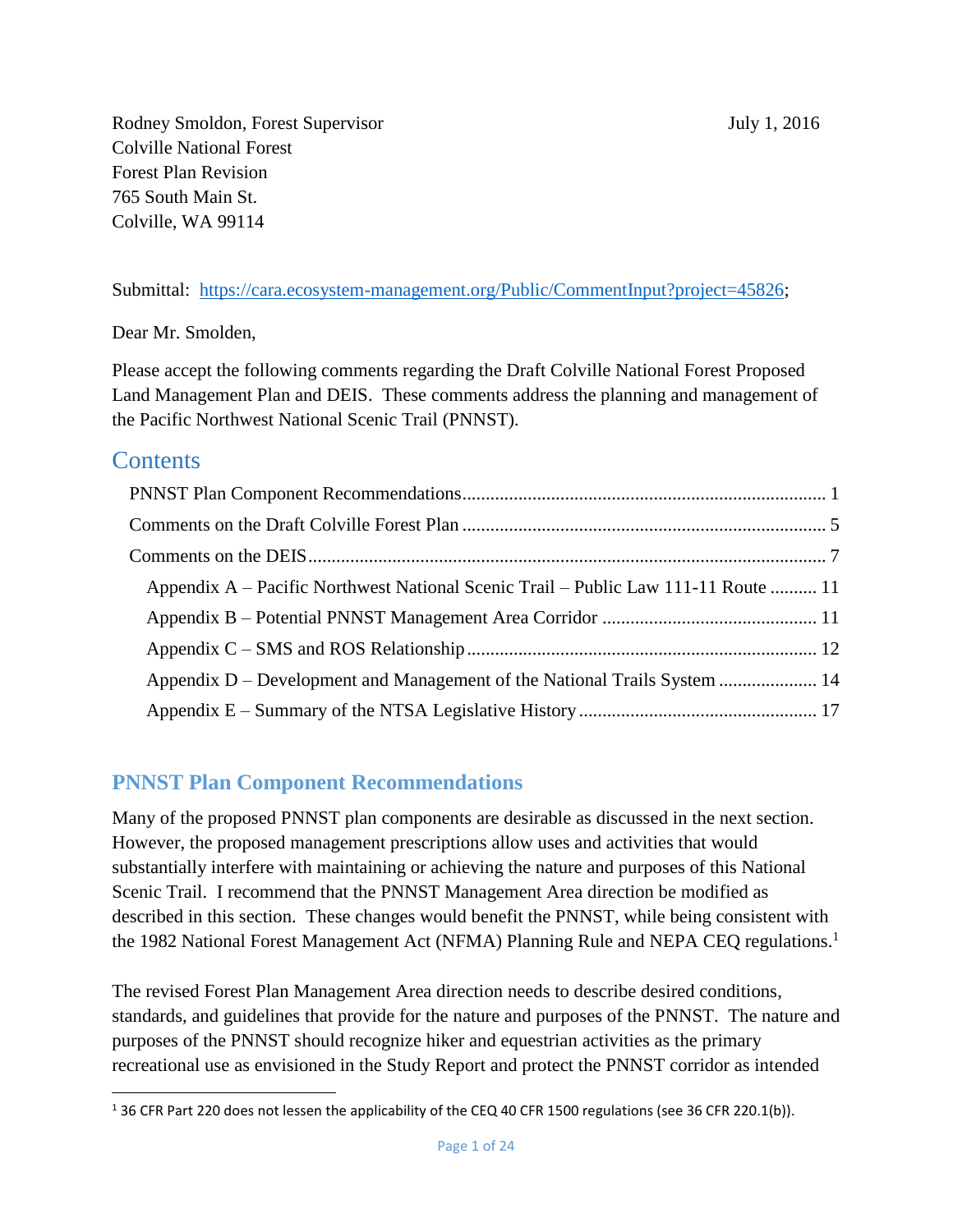by the National Trails System Act (NTSA) and Executive Order 13195 – Trails for America. Management of activities and uses within this Management Area need to be compatible with the nature and purposes of the PNNST (FSM 2353.11, FSM 2353.42, and FSH 1909.12 part 24.4). The NTSA Congressional Record and Study Report supports the nature and purposes of the PNNST as providing for high-quality, scenic, primitive hiking and horseback riding experiences and to conserve natural, historic, and cultural resources along the PNNST corridor. Other recreation and resource uses along the PNNST may be allowed only where there is a determination that the other use would not substantially interfere with the nature and purposes of the PNNST.

To be consistent with the NTSA, a Management Area location needs to only approximate the alignment of the route that is depicted on a map referenced in Public Law 111-11, which is displayed in **Appendix A**. When identifying the Management Area corridor, several location and management factors should be considered, including locating the PNNST in more primitive Recreation Opportunity Spectrum (ROS) classes where available and once located the management of the PNNST corridor should provide for a Primitive or Semi-Primitive Non-Motorized experiences on Federal lands. In addition, scenic management objectives of high or very high need to be met along the PNNST travel route where on federal lands. A reasonable location for a Management Area to avoid open roads is depicted in **Appendix B**, which is a location that could be refined by the planning team.

The Management Area should be of sufficient width to encompass resources, qualities, values and associated settings and the primary use or uses that are present or to be restored along the desirable (existing and potential) PNNST travel route. The extent of this Management Area recommendation is based on ROS criteria that identify remoteness for a Semi-Primitive Non-Motorized setting as: An area at least 1/2-mile but not further than 3 miles from all roads, railroads or trails with motorized use; can include the existence of primitive roads and trails if closed to motorized use. More than 3 miles would tend to classify the area as Primitive another desirable setting especially in wilderness. The Forest Service Scenery Management System identifies that the middleground begins at 1/2-mile of the travel route. The relationship between the Scenery Management System and Recreation Opportunity Spectrum is discussed in **Appendix C**.

The development and management of National Scenic and Historic Trails must be based on many facets of the NTSA, other applicable laws, Executive Orders, regulations, and policies. Planning guidance for the National Trails System has been modified several times since the legislation was enacted in 1968. In 1976, the NFMA was passed requiring integrated plans (36 CFR 219.2 [1982]); as such, new and revised NFMA directed land management plans should not be predisposed by the 1968 NTSA guidance to, "…be designed to harmonize with and complement any established multiple-use plans for that specific area in order to insure continued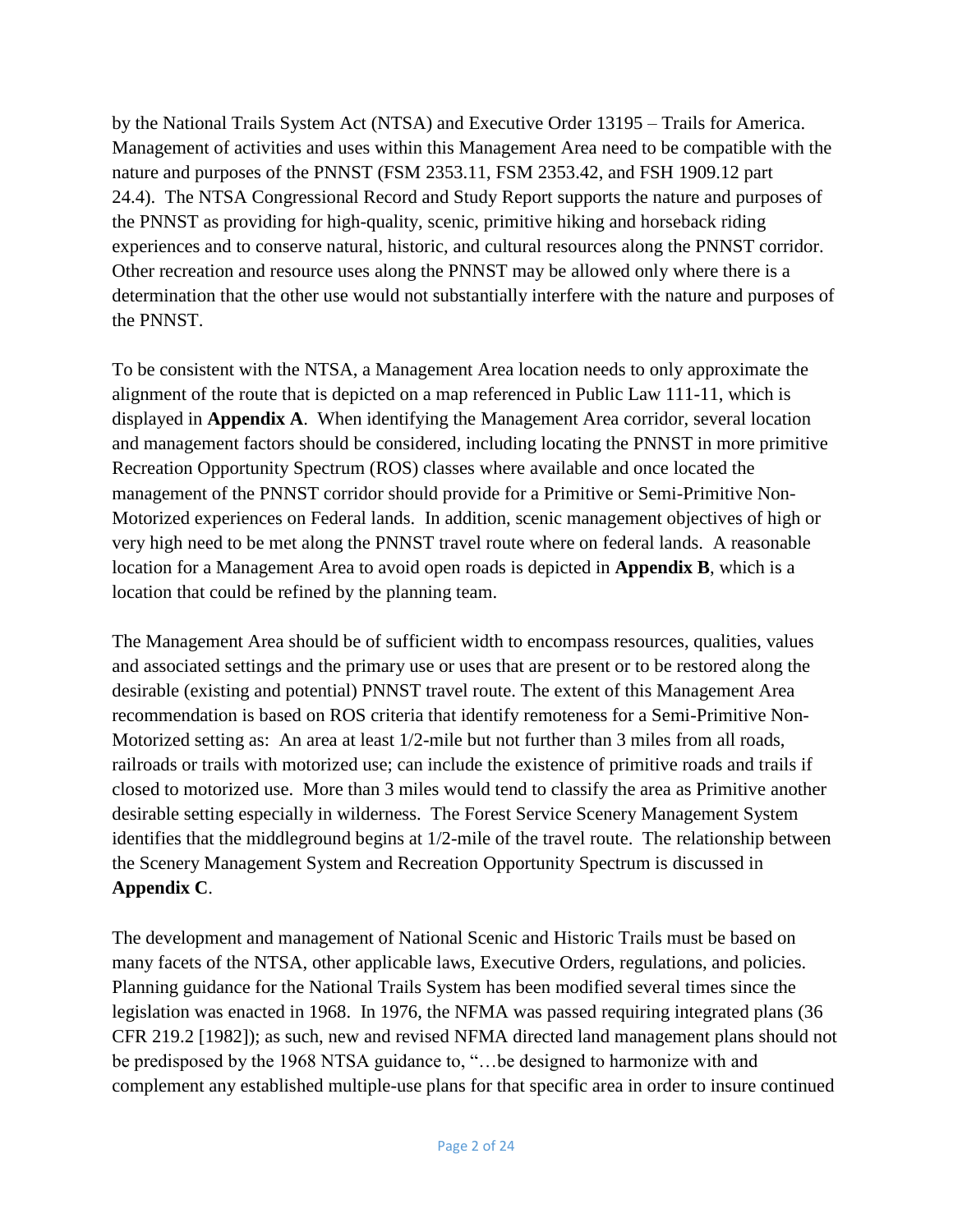maximum benefits from the land." Development and management of the National Trails System is discussed further in **Appendix D**. The legislative history of the NTSA is summarized in **Appendix E**.

## **Management Area Direction**

The following table describes components of recommended PNNST Management Area direction.

## **PNNST Management Area Desired Conditions**

The Management Area provides for the nature and purposes of the PNNST. The nature and purposes of the PNNST are to provide for high-quality, scenic, primitive hiking and horseback riding experiences and to conserve natural, historic, and cultural resources along the PNNST corridor. The PNNST corridor provides panoramic views of undisturbed landscapes in a tranquil scenic environment. The corridor is of sufficient width to encompass national trail resources, qualities, values, associated settings and the primary use or uses. This includes vistas, campsites, water sources and other important resource values. Primitive and Semi-Primitive Non-Motorized ROS class settings are predominate in the PNNST Management Area corridor.

# **PNNST Management Area Standards or Guidelines**<sup>2</sup>

Scenery Management

Management actions must meet a Scenic Integrity Level of Very High or High.

Recreation Management

Management actions must be compatible with the ROS settings of Primitive class in wilderness and Semi-Primitive Non-Motorized class in non-wilderness.

Special Uses Management

Activities, uses, and events that would require a permit may not be authorized unless the activity, use, or event contributes to achieving the nature and purposes of the PNNST.

Minerals Management

Mineral leases are to include stipulations for no surface occupancy.

Permits for the removal of mineral materials are not to be issued.

 $\overline{\phantom{a}}$ 

Timber Production

<sup>&</sup>lt;sup>2</sup> See FSM 1110.8 for Degree of Compliance or Restriction "Helping Verbs" and "Mood of Verb" Definitions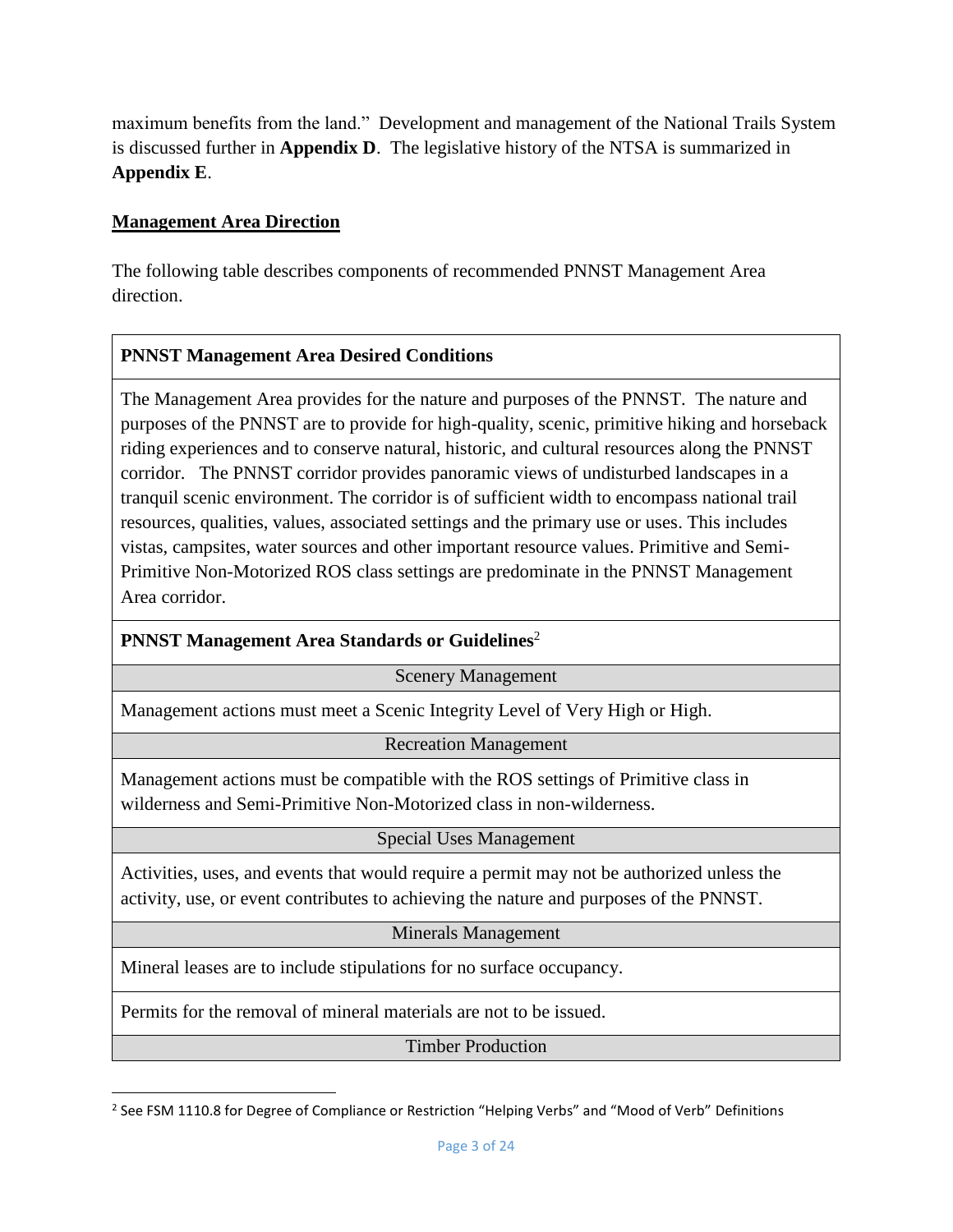The Management Area is not suitable for timber production. Timber harvest is not scheduled and does not contribute to the allowable sale quantity.

Vegetation Management

Vegetation may be managed to maintain or improve Threatened, Endangered, and Sensitive species habitat.

Vegetation may be managed to enhance CDNST values, such as to provide vistas to view surrounding landscapes and to conserve natural resources.

# Lands Acquisition

Provide for land acquisitions to protect the nature and purposes of the PNNST. Land disposals along the PNNST corridor are prohibited.

## Travel Routes

The PNNST travel route should fall into Trail Class 2 or 3 and have a Designed Use of Pack and Saddle Stock (FSH 2309.18).

Road construction and reconstruction is prohibited, except as allowed by NTSA Section 7(c)  $(16$  U.S.C.  $1246(c)$ ).

Motor vehicle use by the general public is prohibited unless that use:

a. Is necessary to meet emergencies;

b. Is necessary to enable adjacent landowners or those with valid outstanding rights to have reasonable access to their lands or rights;

c. Is for the purpose of allowing private landowners who have agreed to include their lands in the PNNST by cooperative agreement to use or cross those lands or adjacent lands from time to time in accordance with Forest Service regulations; or

d. Is on a motor vehicle route that crosses the PNNST, as long as that use will not substantially interfere with the nature and purposes of the PNNST.

Bicycle use may be allowed where the use does not substantially interfere with the nature and purposes of the PNNST.

The PNNST travel route may not be used for a livestock driveway.

#### Other Uses Considerations

Other uses that could conflict with the nature and purposes of the PNNST may be allowed only where there is a determination that the other use would not substantially interfere with the nature and purposes of the PNNST (16 U.S.C. 1246(c)).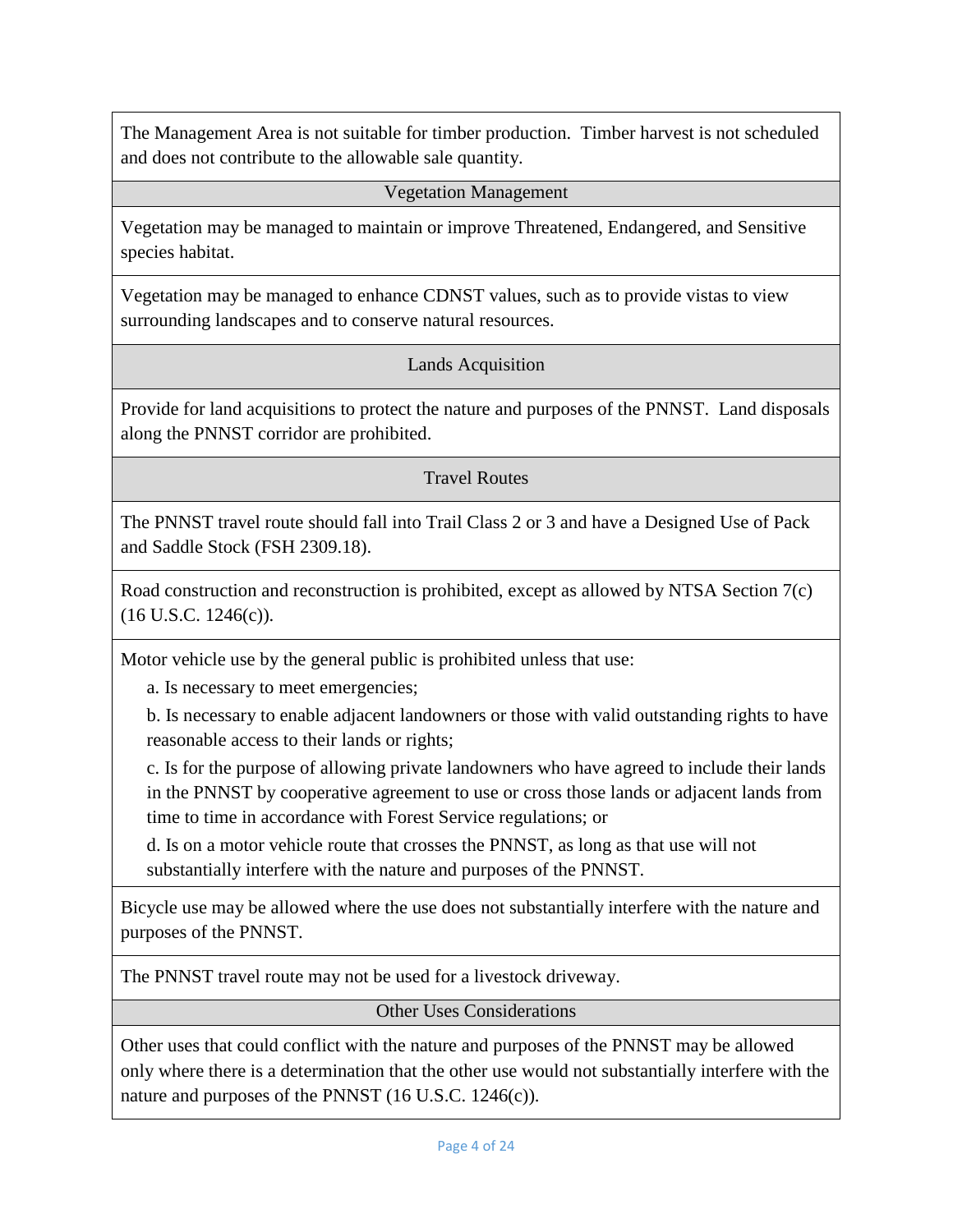Where congressionally designated areas overlap, apply the management direction that best protects the values for which each designated area was established.

#### Implementation Strategies

Partnerships and volunteers are sustained or sought to lead and assist in PNNST programs. Volunteer and cooperative agreements will be developed with those volunteers and private organizations that are dedicated to planning, protecting, developing, maintaining, and managing the PNNST in accordance with Sections 2(c), 7(h)(1), and 11 of the NTSA.

## **Advisory Committee**

The planning team needs to consult with the PNNST Advisory Committee on the location of the PNNST Management Area and on proposed management direction. Parties should recognize that locating a Management Area and providing for appropriate management direction to protect National Scenic Trail values may be changed, after a requisite Forest Plan amendment processes, as a result of the completion of the PNNST Comprehensive Plan. However, the establishment of the Advisory Committee and their work on the Comprehensive Plan should not deter the Forest Service from establishing measures through the revision process to provide for the congressional intended nature and purposes of this National Scenic Trail, as required by NFMA planning regulations (36 CFR 219.2). The Comprehensive Plan was to be completed in 2011, and although progress is being made, a completed plan will take many more years to come to fruition.

# <span id="page-4-0"></span>**Comments on the Draft Colville Forest Plan**

The following are specific observations, comments, and recommendations on the Draft Forest Plan:

#### **Page 70, FW-STD-LG-01 – Stock Driveways**

I support the standard, "Do not authorize stock driveways along nationally designated (Recreation and Scenic) trails."

#### **Page 90 – NATIONALLY DESIGNATED TRAILS**

The discussion addresses scenery along the PNNST travel route. However, the discussion should also address providing for Primitive and Semi-Primitive Non-Motorized ROS settings. The establishment of these ROS settings along the PNNST corridor are of critical importance to providing for National Scenic Trail values. See **Appendix C** for a discussion of the relationship between the Scenery Management System and Recreation Opportunity Spectrum.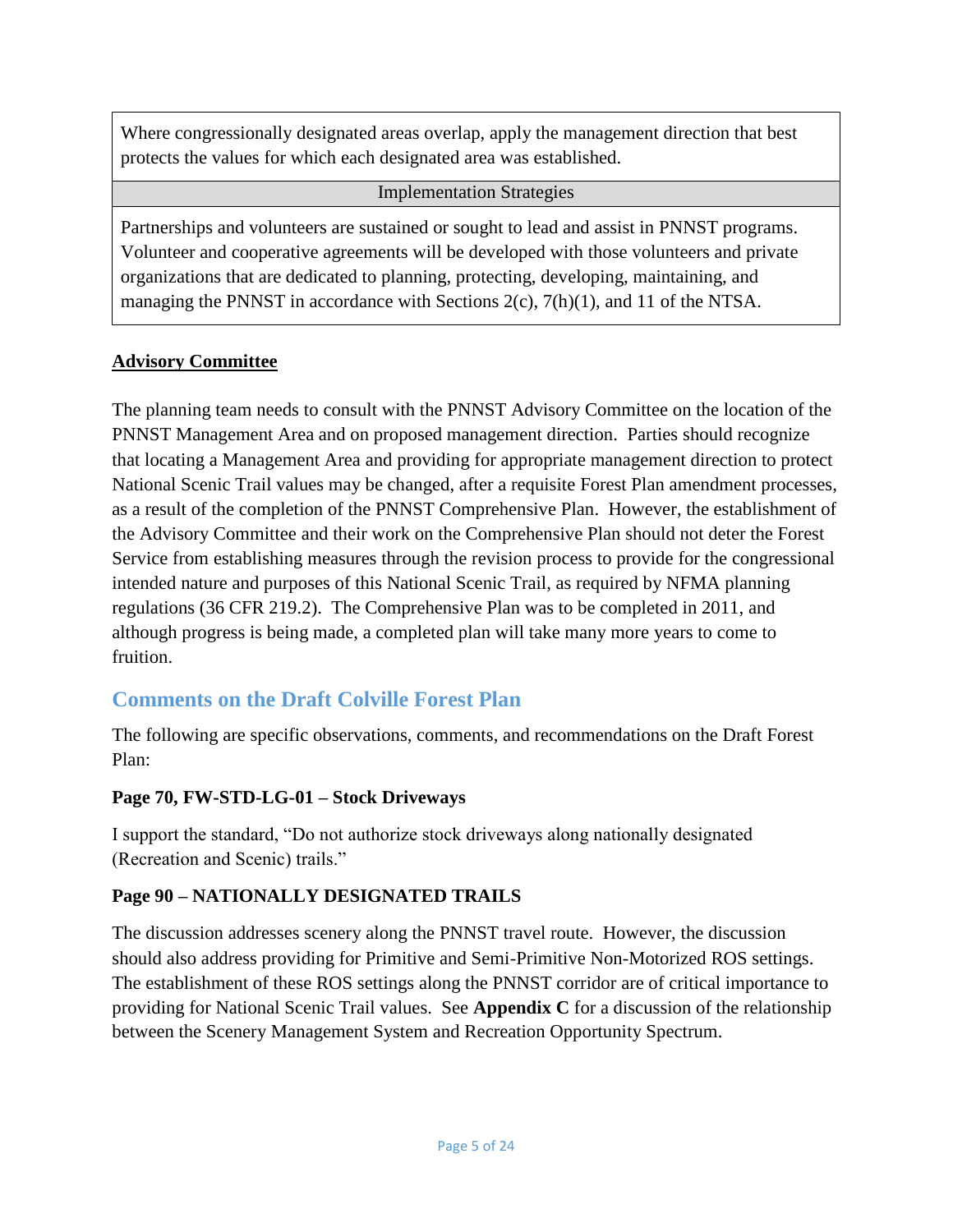#### **Page 90, MA-DC-NT-01 – National Recreation Trails.**

All references and discussions to National Scenic Trails need to be moved to the National Scenic Trail section.

## **Page 91, MA-DC-NT-02 – National Scenic Trails.**

The desired condition should also describe to provide for Primitive or Semi-Primitive Non-Motorized ROS class settings.

## **Page 92, MA-DC-NT-03 – Pacific Northwest Scenic Trail Interim Management.**

The draft Plan states, "Outside of congressionally designated wilderness, the Pacific Northwest National Scenic Trail's Comprehensive Plan will identify the nature and purpose of the trail, along with trail uses. Other uses of a National Scenic Trail corridor must not substantially interfere with its nature and purposes. Where segments of the Pacific Northwest National Scenic Trail interim route overlays open Forest System Roads, the motorized use on the road may continue. Motorized use identified on the motor vehicle use map would continue on open National Forest System roads that are utilized as sections of the interim Pacific Northwest National Scenic Trail route."

This desired condition description does not reflect the requirements of the NFMA and NSTA. The revised Colville Forest Plan must provide for one integrated plan. Regarding designated wilderness, the congressionally mandated PNNST Comprehensive Plan must address all segments of the PNNST including sections in wilderness. Regarding roads, motor vehicle use on roads may occur in only limited situations as per the requirements of the NTSA Section 7(c) provisions. The Comprehensive Plan should define the nature and purposes of the PNNST, but this is not an absolute requirement of the NTSA Section 5(e). As such, the revised Plan should establish a definition of nature and purposes that is consistent with the intent of the NTSA. The Plan should state that the PNNST Comprehensive Plan direction may modify the Forest Plan direction after requisite amendment processes. With these considerations, I propose the desired condition statement be redrafted as follows:

"Pacific Northwest National Scenic Trail Desired Condition. The PNNST provides for highquality, scenic, primitive hiking and horseback riding experiences and conserves natural, historic, and cultural resources along the PNNST corridor. The PNNST provides panoramic views of undisturbed landscapes in a tranquil scenic environment. The corridor is of sufficient width to encompass national trail resources, qualities, values, associated settings and the primary use or uses. This includes vistas, campsites, water sources and other important resource values. Sections of the recognized PNNST travel route that are on National Forest System trails are managed as located PNNST travel route sections. Roads that are open to motor vehicle use and that are currently used as interim PNNST travel routes are not considered to be located sections of the PNNST."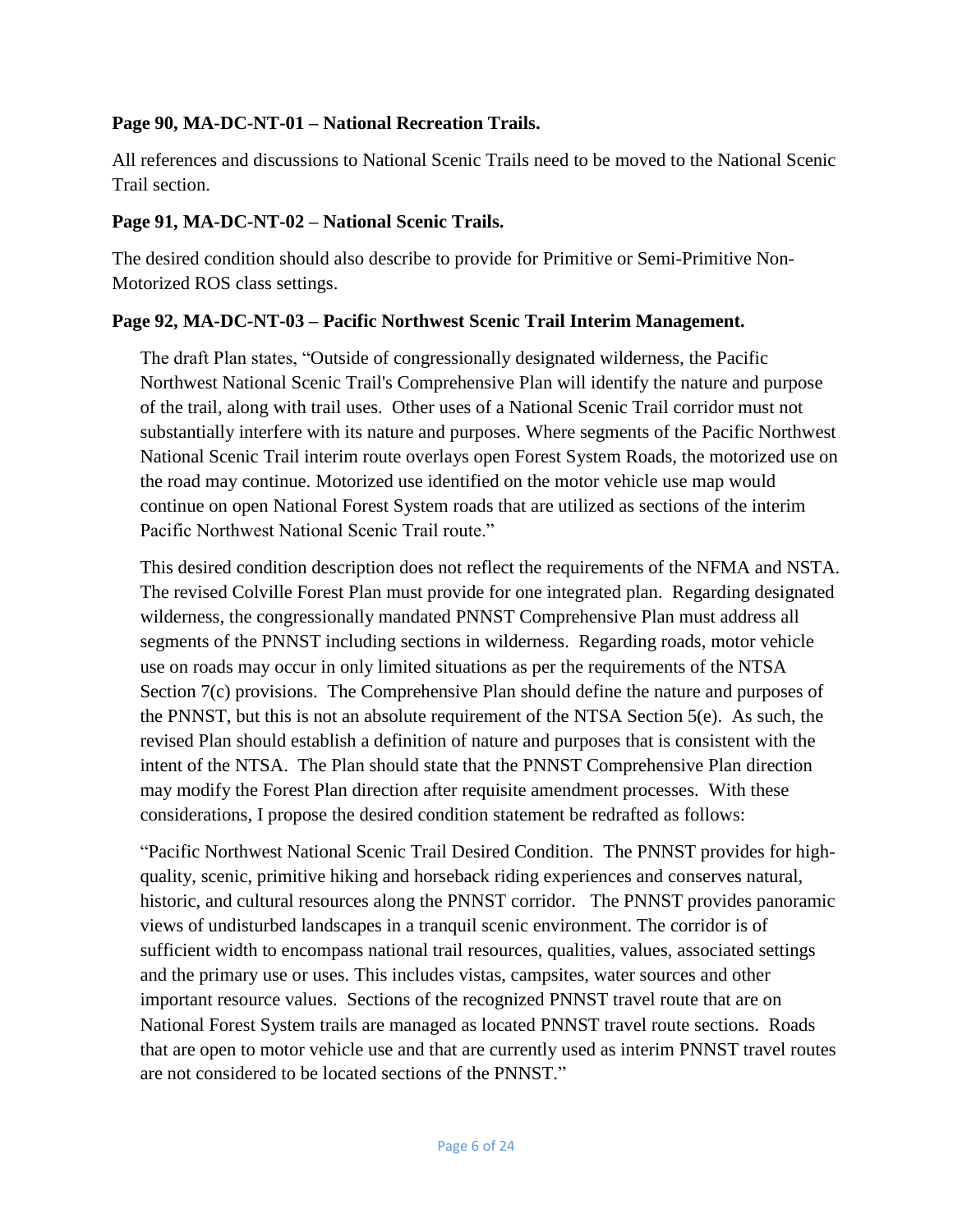# **Page 92, MA-STD-NT-01 – Pacific Northwest National Scenic Trail.**

Standards - Management Actions. Standards need to address scenery and ROS allocations using normal protocols, such as: (1) Management activities must meet a Scenic Integrity Level of Very High or High; and (2) Management actions must be compatible with the ROS settings of Primitive class in wilderness and Semi-Primitive Non-Motorized class in non-wilderness.

## **Page 92, Guidelines MA-GDL-NT-01 – Uses.**

The following guideline is inconsistent with the NTSA, "Where segments of the Pacific Northwest National Scenic trail overlay National Forest System roads open to motorized use, the motorized use on the road may continue." I recommend changing this to, "National Forest System roads should not be identified as the official location of the PNNST travel route. Subject to regulations, motor vehicle use of National Forest System roads that are used as interim PNNST travel route connectors may be allowed."

## **Page 93, MA-SU-NT-01 – Suitable Uses.**

I recommend that this section focus on use that is "Not Suitable." Instead, identify use that does not support desired conditions, such as, "The Management Area is not suitable for timber production. Timber harvest is not scheduled and does not contribute to the allowable sale quantity."

#### **Summary of NFMA Planning Concerns**

The draft plan is not in complaint NFMA planning requirements, including:

- Scope and applicability requirements (36 CFR 219.2), since the PNNST management direction was not adequately integrated into the planning process.
- Forest Plan content requirements (36 CFR 219.11), since multiple-use prescriptions are inconsistent with motor vehicle use and other requirements of the NTSA.
- Forest planning process requirements (36 CFR 219.12(f)), since alternatives did not address appropriate management direction and establish a reasonable location for the PNNST Management Area.

# <span id="page-6-0"></span>**Comments on the DEIS**

There are several issues with the DEIS with the principle concern being that the PNNST Management Area direction is inconsistent with the National Trails System Act. In summary, the PNNST management direction must provide for desirable ROS class settings and limit the use of motor vehicle use as required by NTSA Section 7(c).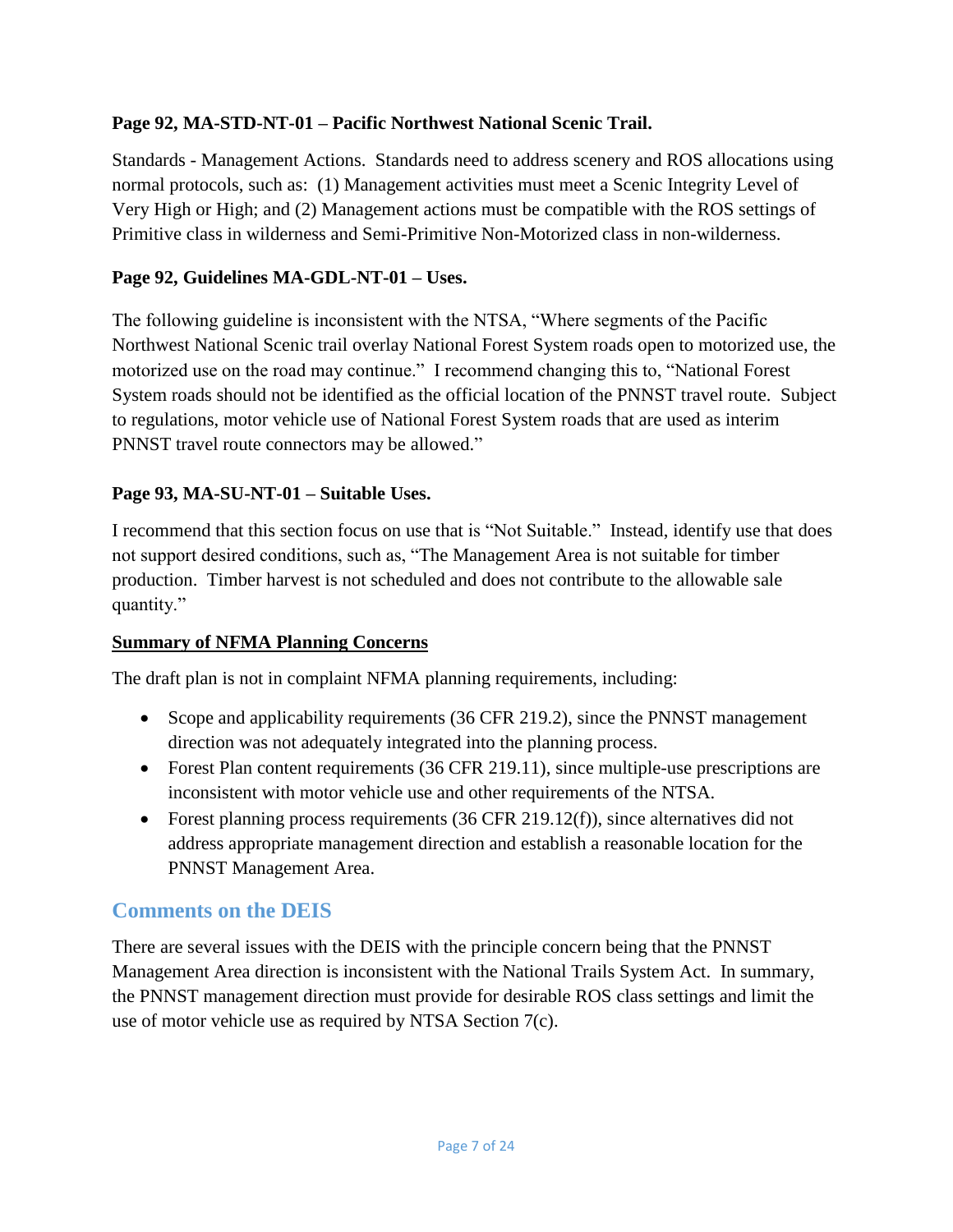The following is a summary of NEPA issues and concerns:

# **DEIS, Page 24 – Other Topics Related to the Decision.**

The DEIS describes that, "It is outside the authority of the Forest to move any boundary established by Congress. Congressionally designated areas on the Colville National Forest include the Salmo-Priest Wilderness and the Pacific Northwest National Scenic Trail. Changes to these congressionally designated areas are not included in the forest plan revision effort." This statement is incorrect for National Scenic Trails. The Secretary of the Agriculture is assigned the authority to select the rights-of-way for the PNNST, which would be the principal "boundary" for this National Trail. The rights-of-way is yet to be selected; however, the Forest Plan must strive to protect a PNNST Management Area corridor, which is to be located within the extent of the expected rights-of-way.

# **DEIS, page 41 – Management Area, National Designated Trails.**

The DEIS states, "Management direction is for all nationally designated trails located within the administrative boundaries of National Forest System lands. The corridor where management direction applies consists of the visible foreground, which is generally one-half mile in width either side of the centerline of the trail, including viewpoints, water sources, campsites, and spur trails to these features." I support this direction, but it is incomplete without also establishing Primitive or Semi-Primitive Non-Motorized ROS class indicators and standards to the Management Area direction.

# **DEIS, page 572 – The Pacific Northwest National Scenic Trail**

The DEIS states, "…The final location of the PNT would be determined when its legislatively mandated Comprehensive Plan is finalized... Therefore, sections of the PNT (as shown on the alternative maps) are likely to change upon completion of the PNT's Comprehensive Plan. Forest Plan direction for the National Scenic Trail Corridor Management Area would apply to the most current location of the trail as determined by the Comprehensive Plan and published in the Federal Register… Once the Comprehensive Plan for the trail is complete, work would start to identify trail routes where none exist and to move the trail off its existing road alignments. The trail is open to non-motorized uses. However, mountain bikes are not allowed on sections of the trail where their use is otherwise prohibited, such as in designated wilderness. In addition, motorized uses are allowed on the sections of trail currently located on open national forest system roads."

The Comprehensive Plan was to be completed within two years of the designation of the PNNST in 2009, and although progress is being made in the development of the plan, the completion date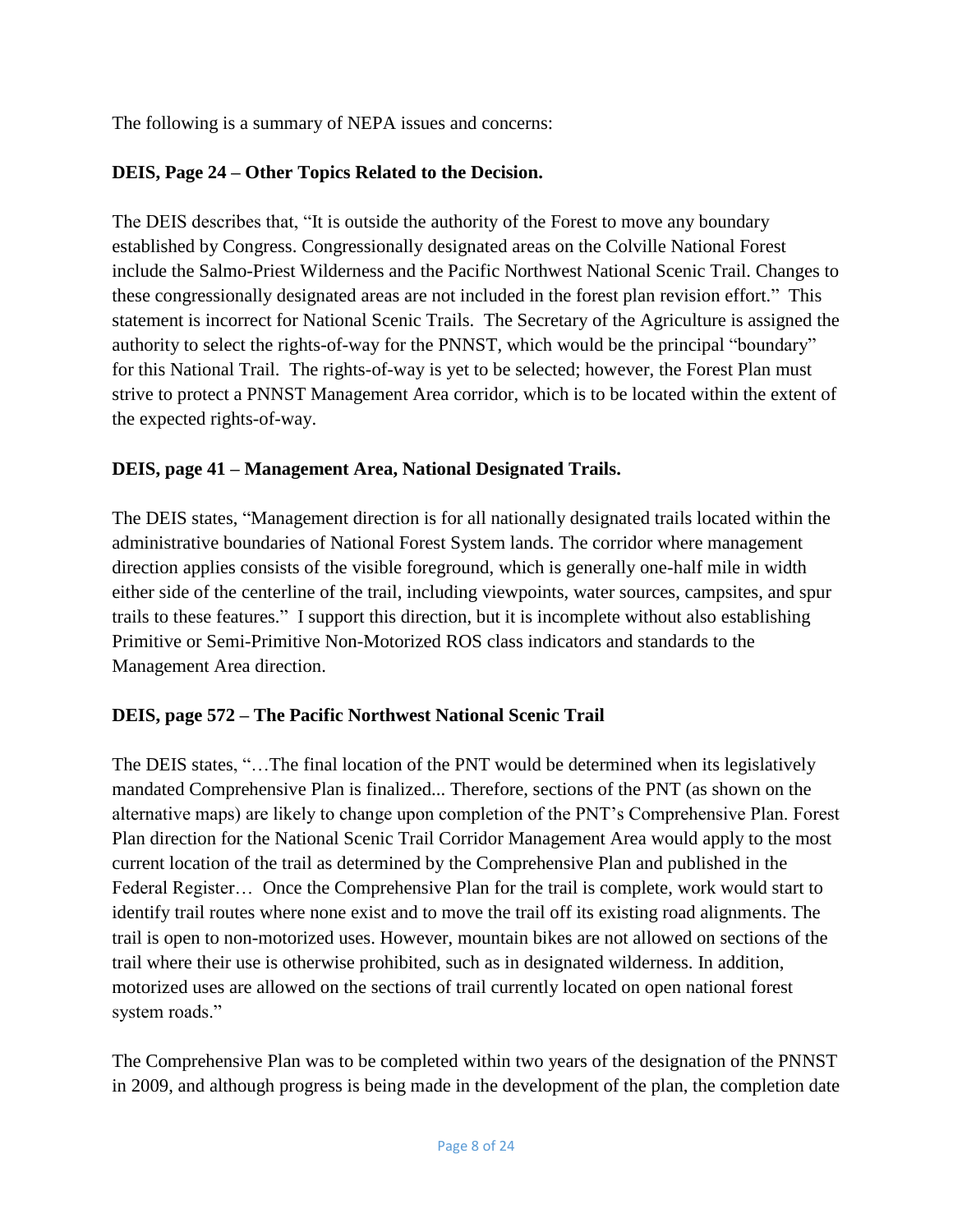could be many years out. As such, it would be prudent and consistent with NEPA, to address most of the NTSA planning requirements as part of the development of the revised Colville Plan. If the Comprehensive Plan direction is substantially different then direction found in the revised plan an amendment would transpire. Therefore, any lack of or inappropriate direction that is established in the revised Colville Plan would be corrected or adjusted through the Forest Plan amendment process.

The forest should engage the Advisory Committee in the development of the final Forest Plan to identify a sustainable Management Area corridor and to establish appropriate management direction. This approach would be consistent with the NTSA, NFMA, and NEPA. The Advisory Committee would continue to be involved in the development of the Comprehensive Plan with its required components. In addition, the Council should be consulted to assist with defining the nature and purposes of the PNNST and with identifying the rights-of-way, especially where non-Federal land is involved.

Until the PNNST rights-of-way is selected and the corridor is located, the Forest Service must not undertake any major Federal action which (1) may adversely impact potential PNNST nature and purposes values and corridor locations, (2) limit the choice of reasonable alternatives, and (3) prejudice ultimate rights-of-way and locations decisions (40 CFR 1506.1).

# **DEIS – PNNST Effects Disclosure**

The DEIS fails to disclose the effects of the proposed PNNST management direction that does not establish ROS settings that protect PNNST nature and purposes (values). Management direction for Semi-Primitive Motorized, Roaded Natural, Rural, and Urban ROS classes allow uses that would substantially interfere with the nature and purposes of the PNNST. Where the allowed non-motorized activities reflect the purposes for which the National Trail was established, the establishment of Primitive and Semi-Primitive Non-Motorized ROS classes and high and very high scenic integrity allocations would normally protect the values of the PNNST.

# **DEIS, Pages 315-Table 116, 326-Table 121, 331-Table 125, 334-Table 126, 338-Table 128, 579-Table 192 – Affected Environment and Environmental Consequences**

These DEIS tables do not display PNNST information. The PNNST information needs to be added to the EIS tables to be consistent with the disclosure requirements of NEPA.

# **DEIS, Page 577 – Environmental Effects Summary**

"Management direction for Nationally Designated Trails and Roads would remain the same across all alternatives. No new scenic byways, or national recreation trails are proposed under any alternative. These special designation areas would continue to be managed to protect the values for which they were designated. Direction specific to the Pacific Northwest National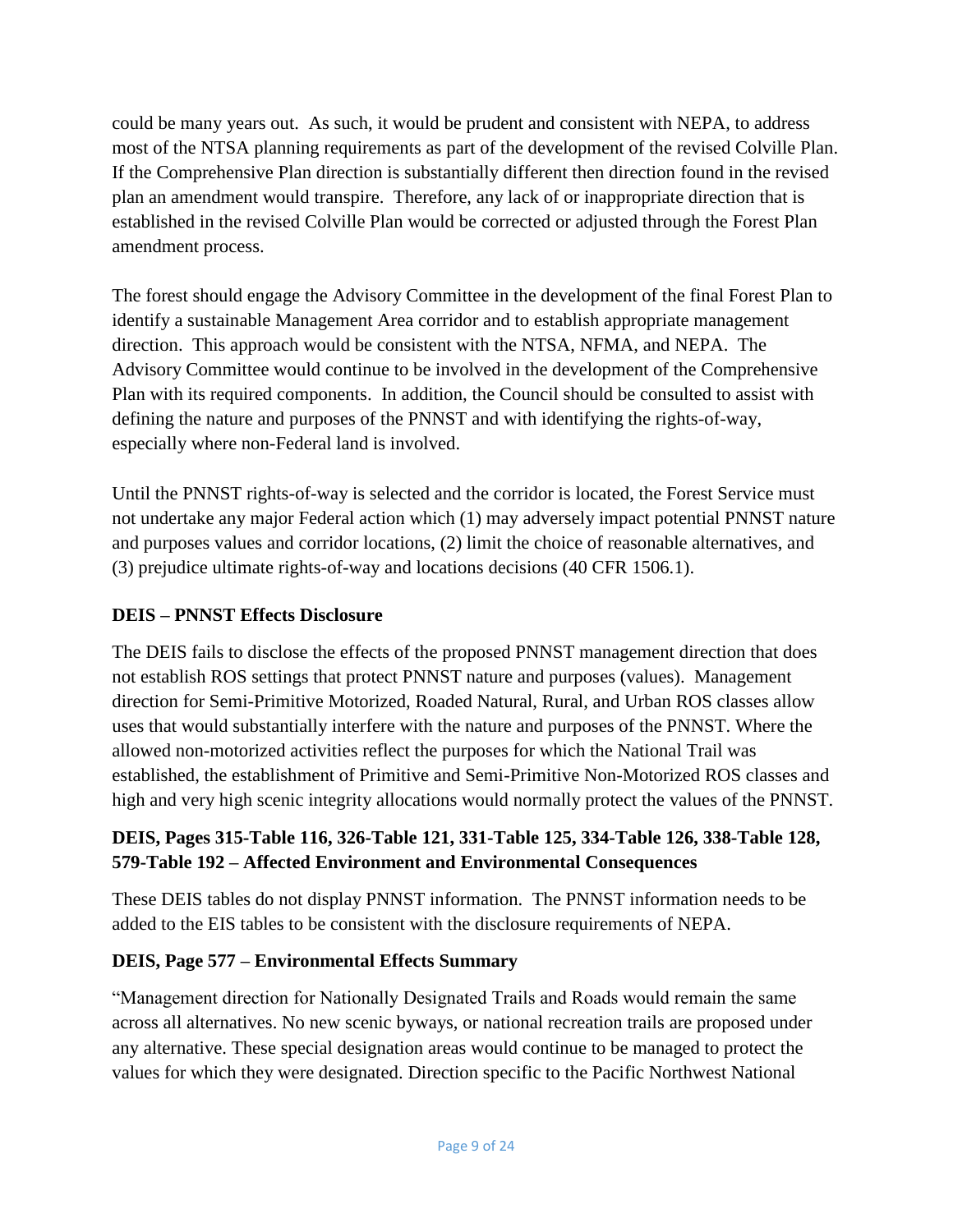Scenic Trail (PNT) developed through the PNT's trail Comprehensive Plan would be incorporated into the new forest plan when completed in 2018 to 2019."

PNNST values are not protected in the proposed Forest Plan and in the alternatives to the proposed action. However, this can be achieved if the management direction recommended in these comments is adopted and if the planning team identifies a reasonable location for the PNNST Management Area by moving the corridor location from National Forest System open roads. It should be noted that the forthcoming Comprehensive Plan would be incorporated in the Plan following Forest Plan amendment processes.

# **Summary of NEPA Concerns**

The DEIS is not be in compliance with NEPA planning requirements, including:

- Reasonable range of alternatives (40 CFR 1502.14), since the management direction for PNNST is inconsistent with the requirements of the NTSA and alternative Management Area locations are not considered.
- Affected environment (40 CFR 1502.15), since the PNNST description is not adequate for the understanding of the environment of the area to be affected or created. This would include not describing the nature and purposes of the PNNST.
- Environmental consequences (40 CFR 1502.16, 40 CFR 1508.7, and 40 CFR 1508.8), since the effects of the proposed action and alternatives on the PNNTS are not described. This would include not disclosing the effects of prescriptions that would allow activities and use that may substantially interfere with the nature and purposes of the PNNST.
- Scope (40 CFR 1502.25) due to connected actions, cumulative actions, and impacts which requires that the PNNST management direction to be fully integrated into the Forest Plan and addressed in the EIS.
- In addition, the Forest Service proposed action and alternatives (1) may adversely impact the PNNST designated area, (2) limit the choice of reasonable alternatives to be considered in the comprehensive planning process, and (3) prejudice ultimate rights-ofway and locations decisions (16 USC 1246(a), 16 USC 1246(c), and 40 CFR 1506.1).

Thank you for considering these comments.

Greg Warren [NSTrail.org](http://www.nstrail.org/)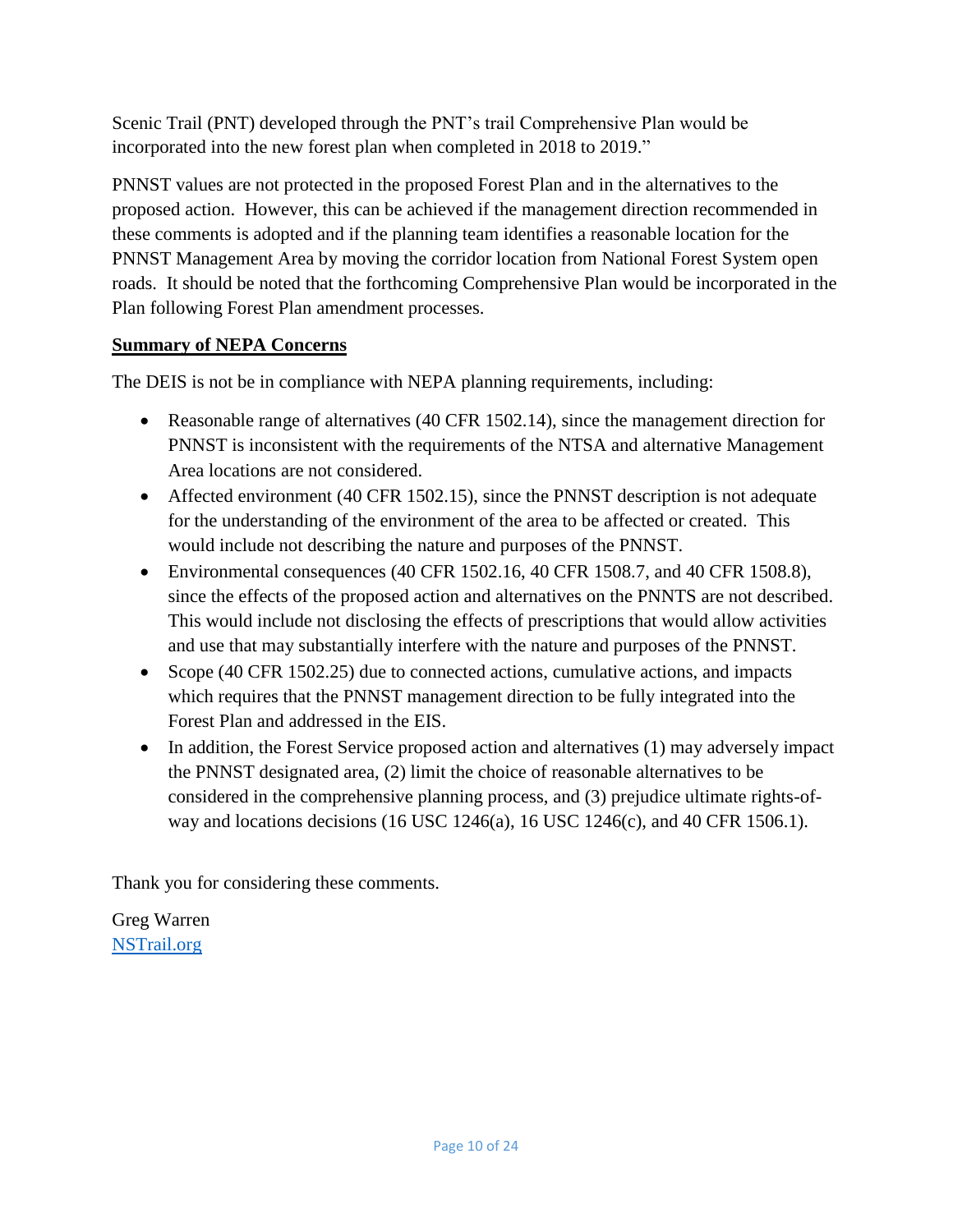

<span id="page-10-0"></span>Appendix A – Pacific Northwest National Scenic Trail – Public Law 111-11 Route

<span id="page-10-1"></span>

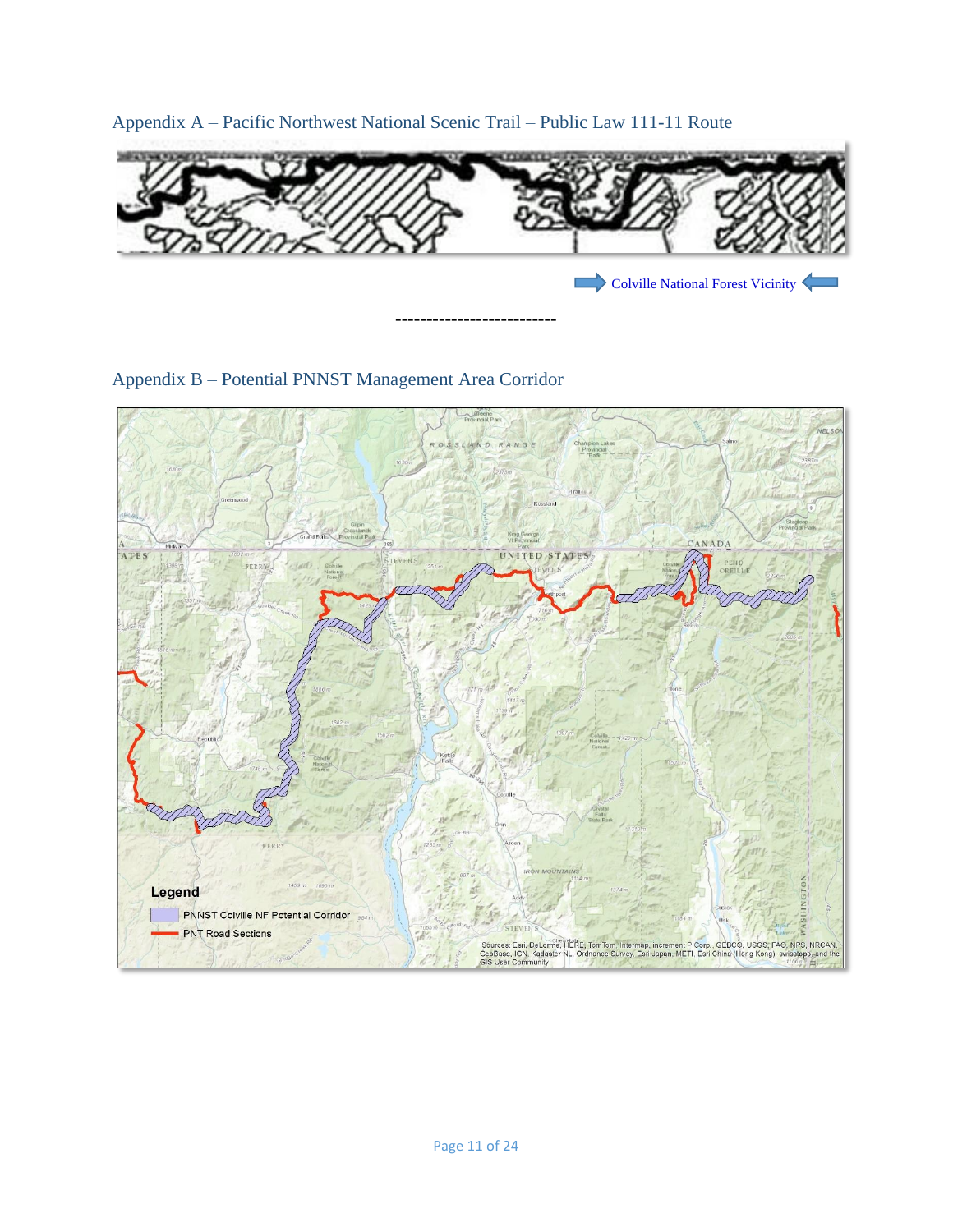#### <span id="page-11-0"></span>Appendix  $C - SMS$  and ROS Relationship

The relationship between the Scenery Management System and the Recreation Opportunity Spectrum systems are discussed in the Landscape Aesthetics Handbook. Landscape Aesthetics - A Handbook for Scenery Management (Agricultural Handbook Number 701); Appendix F - 1 - Recreation Opportunity Spectrum:

"Recreation planners, landscape architects, and other Forest Service resource managers are interested in providing high quality recreation settings, experiences, and benefits for their constituents. This is accomplished, in part, by linking the Scenery Management System and the Recreation Opportunity Spectrum (ROS) System. In addition, providing a single constituent inventory and analysis for both systems is helpful in coordinating management practices.

Esthetic value is an important consideration in the management of recreation settings. This is especially so in National Forest settings where most people expect a natural appearing landscape with limited evidence of "unnatural" disturbance of landscape features…

Although the ROS User's Guide mentions the need for establishing a value for different landscapes and recreation opportunities within a single ROS class in the attractiveness overlay, there is currently no systematic approach to do so. For instance, in most ROS inventories, all lands that are classified semi-primitive non-motorized are valued equally. Some semi-primitive non-motorized lands are more valuable than others because of existing scenic integrity or scenic attractiveness. The Scenery Management System provides indicators of importance for these in all ROS settings. Attractiveness for outdoor recreation also varies by the variety and type of activities, experience, and benefits possible in each setting…

In the past, there have been apparent conflicts between The Visual Management System sensitivity levels and ROS primitive or semi-primitive classes. One apparent conflict has been where an undeveloped area, having little existing recreation use and seldom seen from sensitive travel routes, was inventoried using The Visual Management System. The inventory led to a "sensitivity level 3" classification, and thus apparently contradicted ROS inventory classes of primitive or semi-primitive non-motorized or semi-primitive motorized. Using criteria in The Visual Management System, in a variety class B landscape with a sensitivity level 3, the initial visual quality objective is "modification" or "maximum modification," depending on surrounding land classification. However, because of factors such as few social encounters, lack of managerial regimentation and control, and feelings of remoteness, the same area having little existing recreation use may establish an ROS primitive, semiprimitive nonmotorized, or semi-primitive motorized inventory classification. There have been concerns over the premise of The Visual Management System that the visual impact of management activities become more important as the number of viewers increases; yet The ROS System emphasizes solitude, infrequent social encounters, and naturalness at the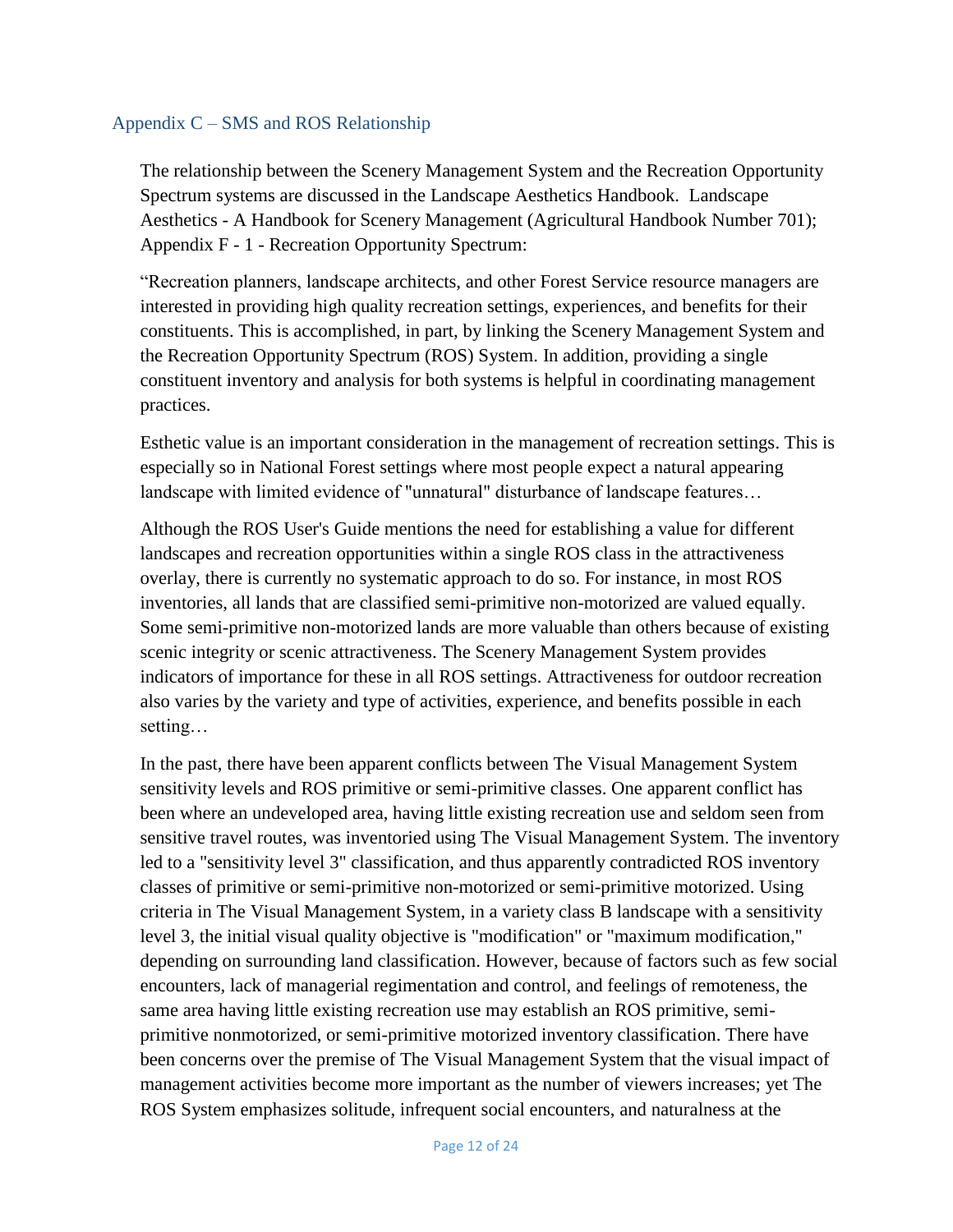primitive end of the spectrum, with frequent social encounters and more evident management activities at the urban end. Value or importance are dependent on more than the number of viewers or users, and the key is that both the Scenery Management System and ROS are first used as inventory tools. Land management objectives are established during, not before, development of alternatives. Where there does appear to be a conflict in setting objectives for alternative forest plans, the most restrictive criteria should apply. An example might be an undeveloped land area in a viewshed managed for both middleground partial retention and semi-primitive non-motorized opportunities. Semi-primitive non-motorized criteria are usually the more restrictive.

The Scenery Management System and ROS serve related, but different, purposes that affect management of landscape settings. In some cases, ROS provides stronger protection for landscape settings than does the Scenery Management System. This is similar to landscape setting protection provided by management of other resources, such as cultural resource management, wildlife management, and old-growth management. In all these examples, there may be management directions for other resources that actually provide higher scenic integrity standards than those reached by the Scenery Management System. Different resource values and systems (the Scenery Management System, the ROS System, cultural resource management, wildlife management, and old growth management) are developed for differing needs, but they are all systems that work harmoniously if properly utilized. In all these examples, there are management decisions made for other resources that result in protection and enhancement of landscape settings."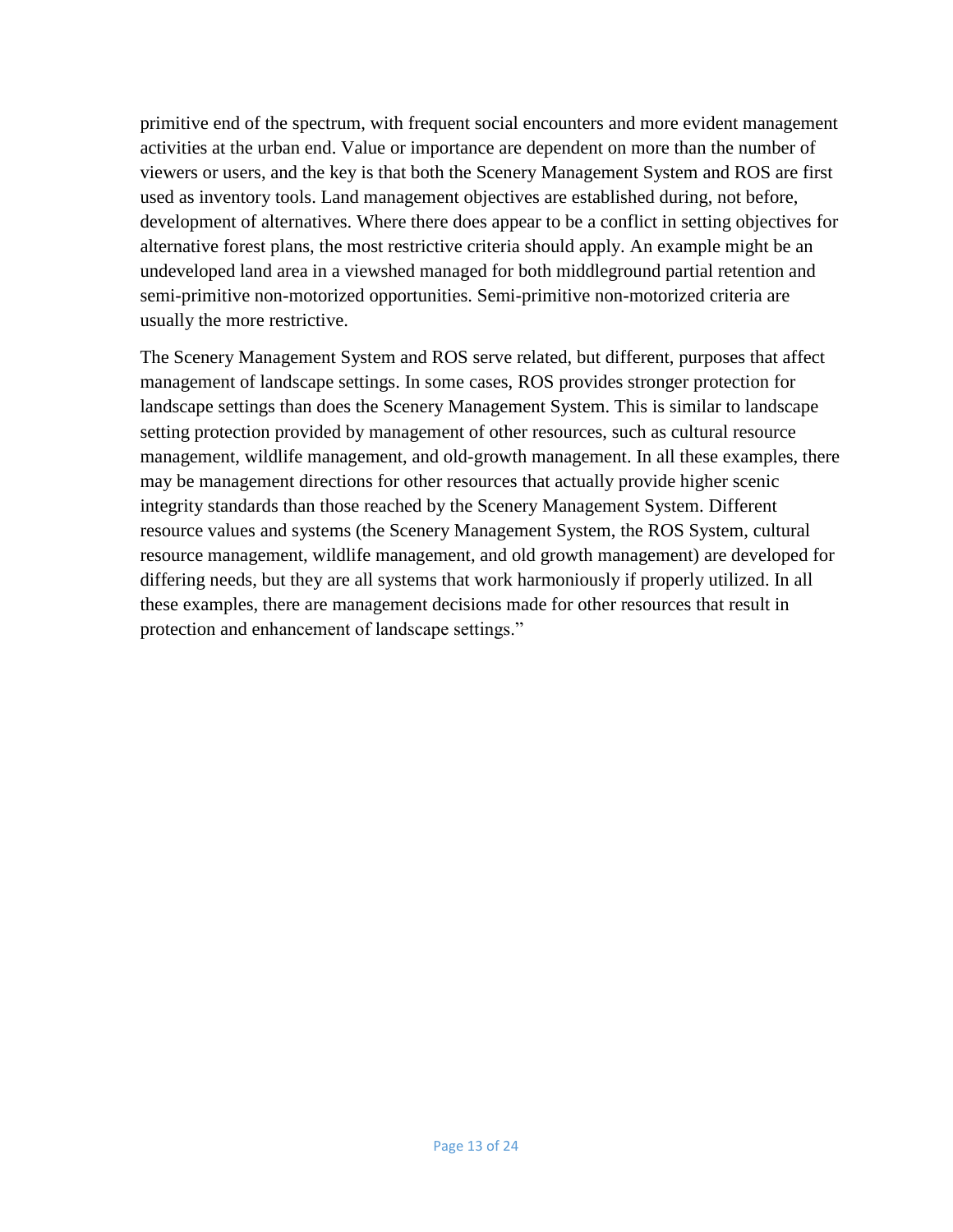#### <span id="page-13-0"></span>Appendix D – Development and Management of the National Trails System

The development and management of National Trails must be based on many facets of the NTSA, other applicable laws, Executive Orders, regulations, and policies. Planning guidance for the National Trails System has been modified several times since the legislation was enacted in 1968. In 1976, the National Forest Management Act (NFMA) was enacted requiring integrated plans; as such, new and revised NFMA directed land management plans, and the comprehensive planning for NSHTs, should not be predisposed by the 1968 NTSA guidance to, "…be designed to harmonize with and complement any established multiple-use plans for that specific area in order to insure continued maximum benefits from the land." Development and management guidance found in the NTSA is summarized below and related to other laws and the PNNST:

(1) The NTSA, as amended, is the principal legislation that influences the development and management of the PNNST. The NTSA Statement of Policy describes the purpose of the legislation in Section 2(a), "In order to provide for the ever-increasing outdoor recreation needs of an expanding population and in order to promote the preservation of, public access to, travel within, and enjoyment and appreciation of the open-air, outdoor areas and historic resources of the Nation, trails should be established… and (ii) secondarily, within scenic areas and along historic travel routes of the Nation which are often more remotely located."

(2) The NTSA, Section 3(a)(2) describes location criteria as, "National scenic trails, established as provided in section 5 of this Act, which will be extended trails **so located** [emphasis added] as to provide for maximum outdoor recreation potential and for the conservation and enjoyment of the nationally significant scenic, historic, natural, or cultural qualities of the areas through which such trails may pass…,"

(3) The NTSA, Section 7(a)(2) is important for it directs the establishment of the PNNST designated area. "The appropriate Secretary shall select the rights-of-way for national scenic and national historic trails and shall publish notice thereof of the availability of appropriate maps or descriptions in the Federal Register." This is an essential task that needs to be completed for the PNNST and many other National Trails.

(4) The NTSA Section 7(a)(2) further expresses that the, "Development and management of each segment of the National Trails System shall be designed to harmonize with and complement any established multiple-use plans for that specific area in order to insure continued maximum benefits from the land." The following parses this Section  $7(a)(2)$  sentence, and reviews other planning requirements, to try to better understand the intent and legal requirements of this NTSA Section 7(a)(2) guidance:

> (a) What is a "segment of the National Trails System?" To place this in context, it is important to recognize that the components of the "National Trails System," includes National Recreation Trails (NRTs), National Scenic Trails (NSTs), National Historic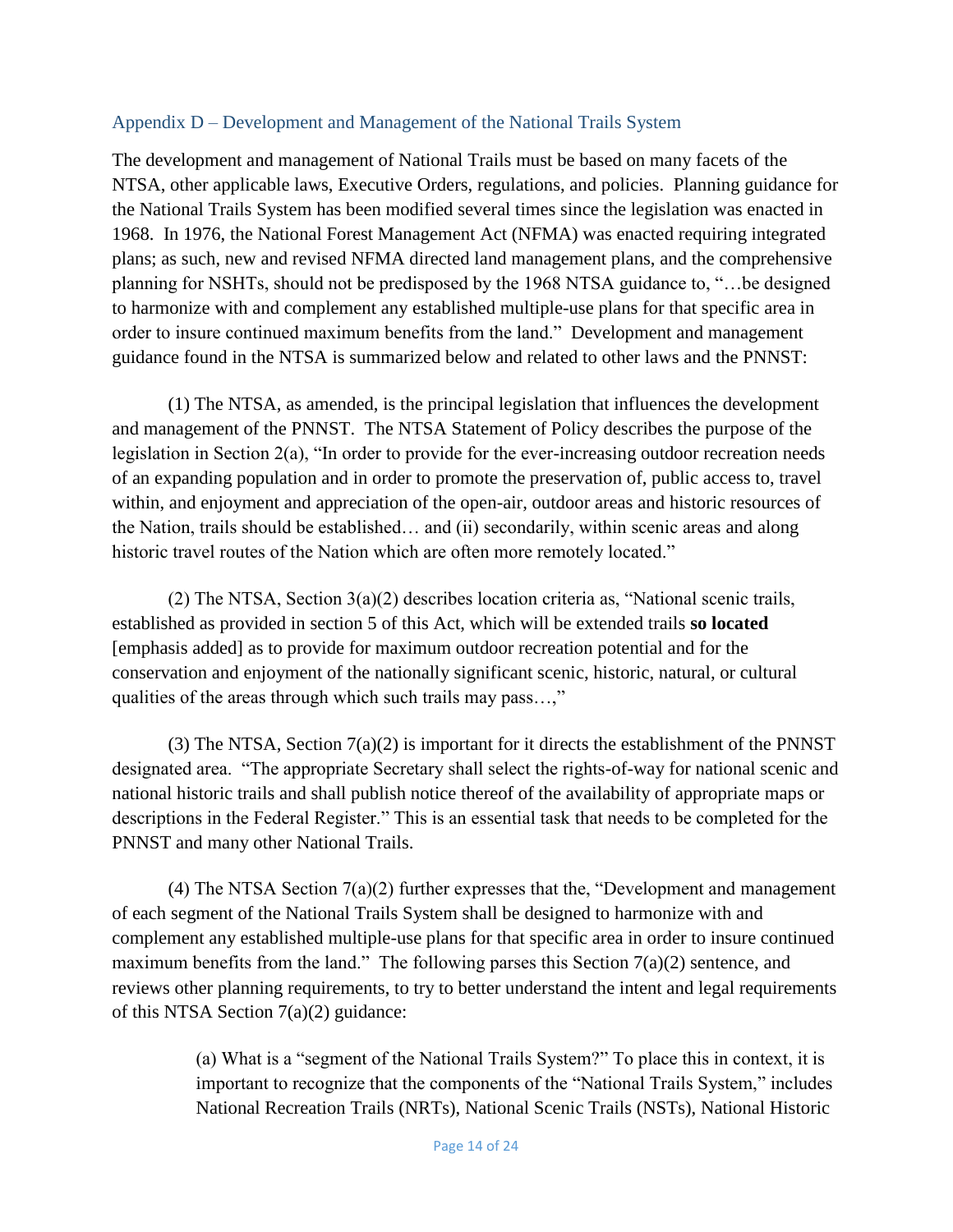Trails (NHT), and Side or Connecting Trails. A simple definition of a segment is, "one of the parts into which something can be divided." The parts of the National Trails System would be each congressionally and administratively designated National Trail component.

(b) What is intended by the guidance to, "be designed to harmonize with and complement any established multiple-use plans for that specific area?" Forest Service policy approved by Chief J. Max Peterson described that, "Development and administration of a National Scenic Trail or National Historic Trail will ensure retention of the outdoor recreation experience for which the trail was established. Each segment of a trail should be designed to harmonize with and complement any established land management plans for that specific area in order to ensure continued maximum benefits from the land. Decisions relating to trail design and management practices should reflect a philosophy of perpetuation the spectrum of recreation objectives envisioned for the trail users. Land management planning should describe the planned actions that may affect that trail and its associated environments. Through this process, resource management activities prescribed for land adjacent to the trail can be made compatible with the purpose for which the trail is established. The objective is to maintain or enhance such values as esthetics, natural features, historic and archeological resources, and other cultural qualities of the areas through which a National Scenic or National Historic Trail goes" (FSM 2353.4(1)(d) – Administration (FSM 1/80 Amend 85 – now expired).

(c) What is intended by the guidance, "to insure continued maximum benefits from the land?" This statement reinforces the phrase, "shall be designed to harmonize with and complement any established multiple-use plans." Though, this is confusing since "maximum benefits of the land" is not found in the definition of multiple-use as described in the Multiple Use Sustained-Yield Act (MUSYA) of 1960.<sup>3</sup>

Specific to National Scenic Trails, an optimum location assessment may find that where possible designing the rights-of-way corridor to pass through inventoried Primitive and Semi-Primitive Non-Motorized Recreation Opportunity Spectrum (ROS) settings, and then managing the selected corridor to maintain those ROS settings characteristics, would assure continued benefits of the land that best meet the needs of the American people.

(5) NTSA, Section 7(c) states, "National scenic or national historic trails may contain campsites, shelters, and related-public-use facilities. Other uses along the trail, which will not substantially interfere with the nature and purposes of the trail, may be permitted by the

l

<sup>&</sup>lt;sup>3</sup> Multiple Use is defined as, "management of all the various renewable surface resources of the national forests so that they are utilized in the combination that will best meet the needs of the American people ...."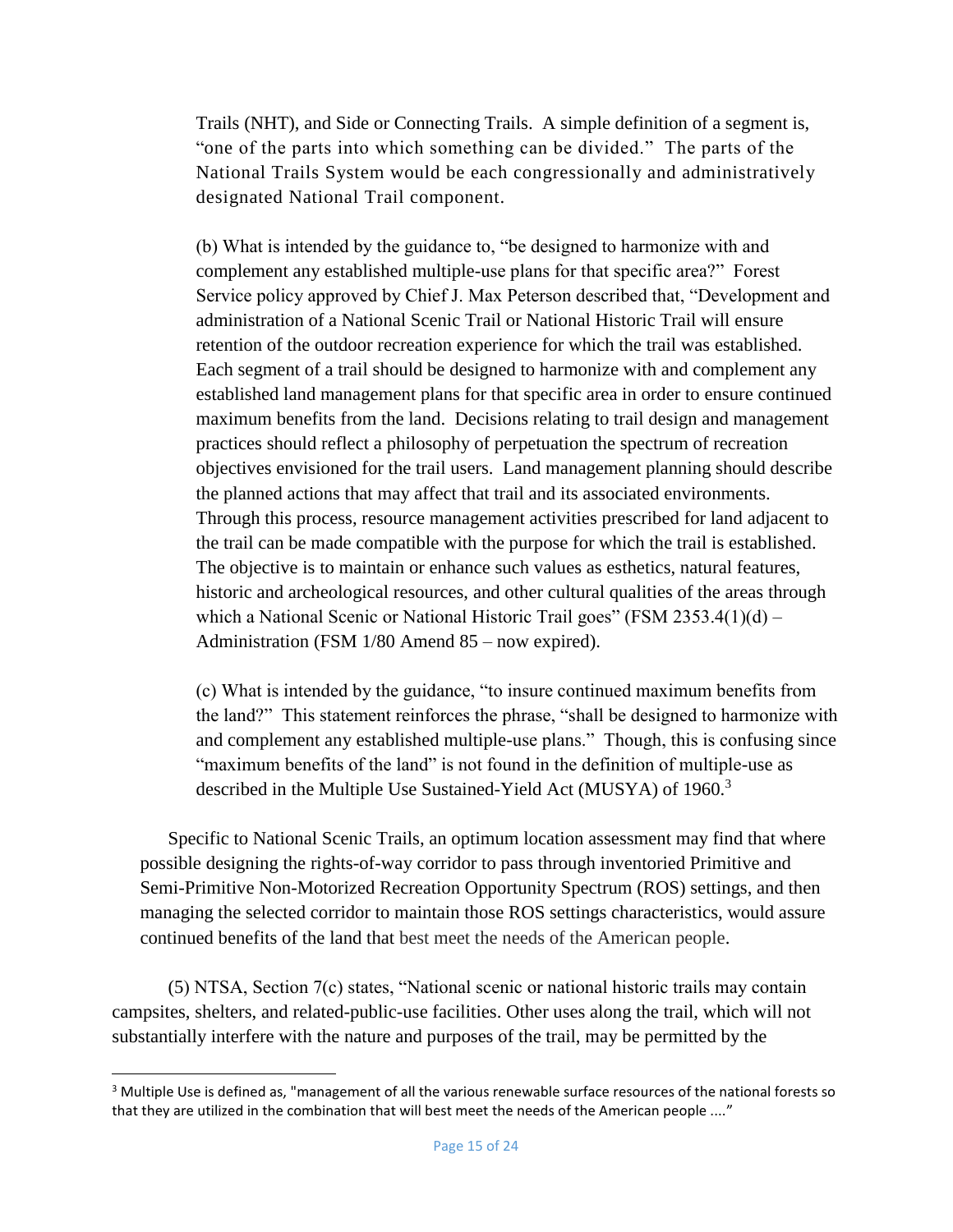Secretary charged with the administration of the trail. Reasonable efforts shall be made to provide sufficient access opportunities to such trails and, to the extent practicable, efforts be made to avoid activities incompatible with the purposes for which such trails were established. The use of motorized vehicles by the general public along any national scenic trail shall be prohibited…." This section was also adopted in 1968 and has clear implications to the development and management of NSHTs. It is implicit that the nature and purposes of each designated NSHT be established to not only understand acceptable uses along a National Trail, but also for guiding the selection of the rights-of-way and the establishment of a NSHT management corridor.

(6) In 1978, the NTSA was amended adding Section 7(k) to address the management and development issues associated with private land along a NSHT stating, "For the conservation purpose of preserving or enhancing the recreational, scenic, natural, or historical values of components of the national trails system, and environs thereof as determined by the appropriate Secretary, landowners are authorized to donate or otherwise convey qualified real property interests to qualified organizations consistent with section 170(h)(3) of the Internal Revenue Code of 1954, including, but not limited to, right-of-way, open space, scenic, or conservation easements…." This direction is specific to private land, but identifies the importance "of preserving or enhancing the recreational, scenic, natural, or historical values" along a National Trail.

(7) In 1978, the NTSA was amended adding Section 5(e) to require the development of a Comprehensive Plan directing that, "a comprehensive plan for the management, and use…."

(8) In 1982, planning regulations for the NFMA were established requiring the development of one integrated plan. The principle role of a Plan, in regards to the requirements of 36 CDR 219.2, is to identify the optimum location for the PNNST corridor and then protect the PNNST corridor to achieve the nature and purposes of this National Scenic Trail. Management direction must relate to attaining the goals and objectives of a Management Area as addressed in 36 CFR 219.2 and 36 CFR 219.11(c). Other key sections that relate to planning for the PNNST, include 36 CFR 12(f), 36 CFR 219.12(g), and 36 CFR 219.21.

(9) In 2001, Executive Order 13195 – Trails for America – addressed development and management of NSHTs by directing in Section 1(b), "Protecting the trail corridors associated with national scenic trails...to the degrees necessary to ensure that the values for which each trail was established remain intact...." This E.O. supplements the NTSA by clearly identifying the need to protect NSHT corridors.

(10) In 2009, Omnibus Public Land Management Act (P.L. 111-11, 16 U.S.C. 7202) authorized and designated the PNNST.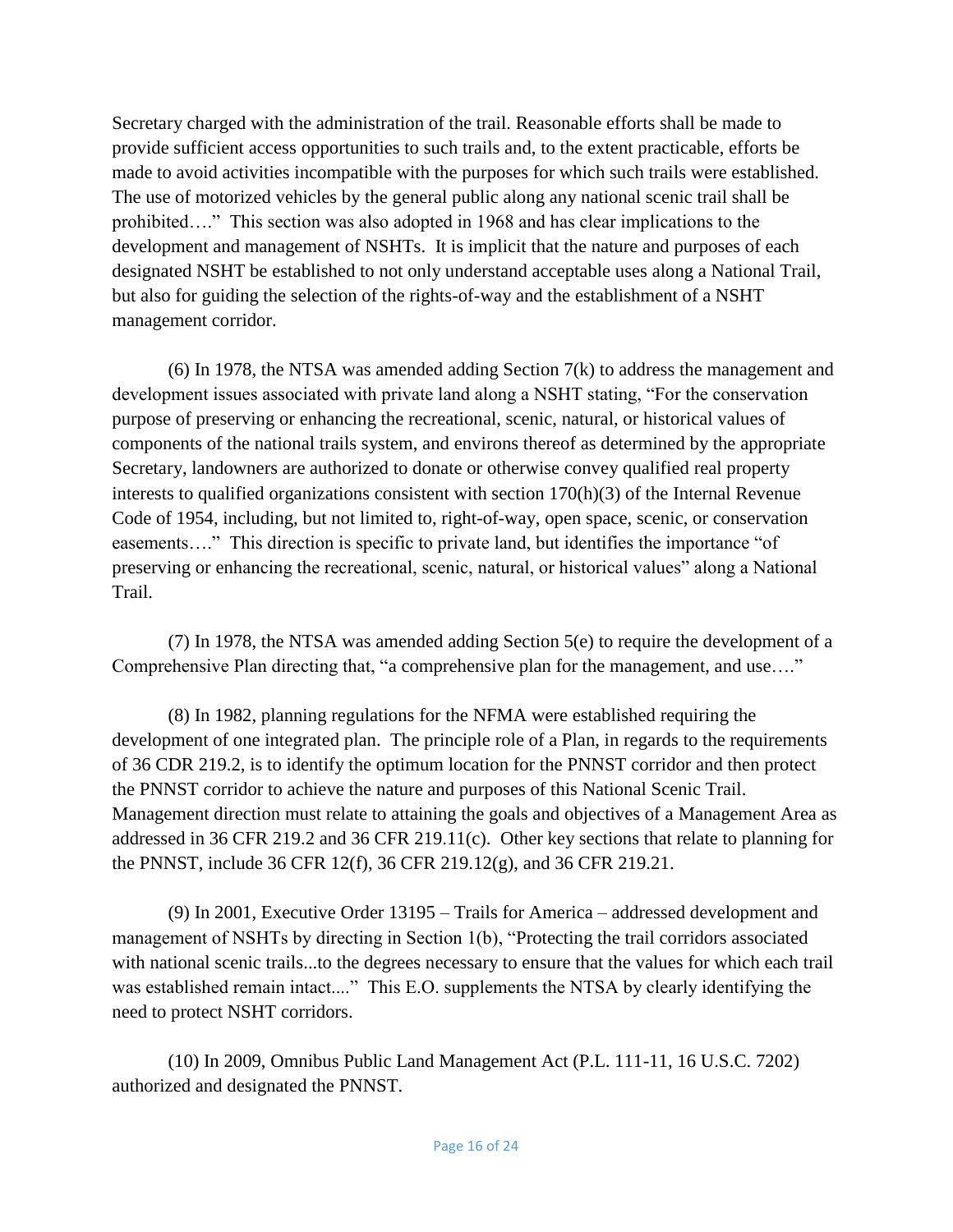#### <span id="page-16-0"></span>Appendix E – Summary of the NTSA Legislative History

Trails for America, a 1966 report prepared by the Bureau of Outdoor Recreation in response to President Johnson's Natural Beauty Message of February 8, 1965, states that, "Administration of national scenic trails is complicated by the linear nature of the trails and the complex pattern of land ownership along them. Most existing or potential national scenic trails extend through or into several States. Typically they cross some lands that are administered by Federal, State, and local public agencies, and other lands that are privately owned. In the West, the trails cross lands administered largely by Federal agencies—the Forest Service, National Park Service, [and] Bureau of Land Management... In view of these considerations, administration of national scenic trails should be governed by the following principles...

4. The entire length of each national scenic trail, together with sufficient land area on both sides to safeguard adequately and preserve its character, should be protected in some form of public control..., and

9. The responsible Secretary, after agreement with the other Federal agencies involved and consultation with appropriate States, local governments, private organizations, and advisory councils, should:

a. locate and designate the route and width of right-of-way of each trail assigned him. The right-of-way should be wide enough to protect adequately the natural and scenic character of the lands through which the trail passes and the historic features along and near along the trail, and to provide campsites, shelters, and related public-use facilities as necessary. It should avoid, insofar as practicable, established highways, motor roads, mining areas, power transmission lines, private recreational developments, public recreational developments not related to the trail, existing commercial and industrial developments, range fences and improvements, private operations, and any other activities that would be incompatible with the protection of the trail in its natural condition and its use for outdoor recreation. Formal designation should be accomplished by publishing notice of the route and right-of-way in the Federal Register, together with appropriate maps and descriptions. Minor changes in route and right-of-way should be handled in the same manner.

b. define the kinds of recreation use that are appropriate on the trail and in keeping with its objectives, and define the kinds of non-recreation uses, if any, that may be permitted within the right-of-way; issue the necessary regulations; and provide enforcement.

c. establish construction and maintenance standards including standards for related facilities that will adequately protect trail values and provide for optimum public use."

The National Trails System Act (NTSA), P.L. 90-543, was passed by Congress on October 2, 1968. It established policies and procedures for a nationwide system of trails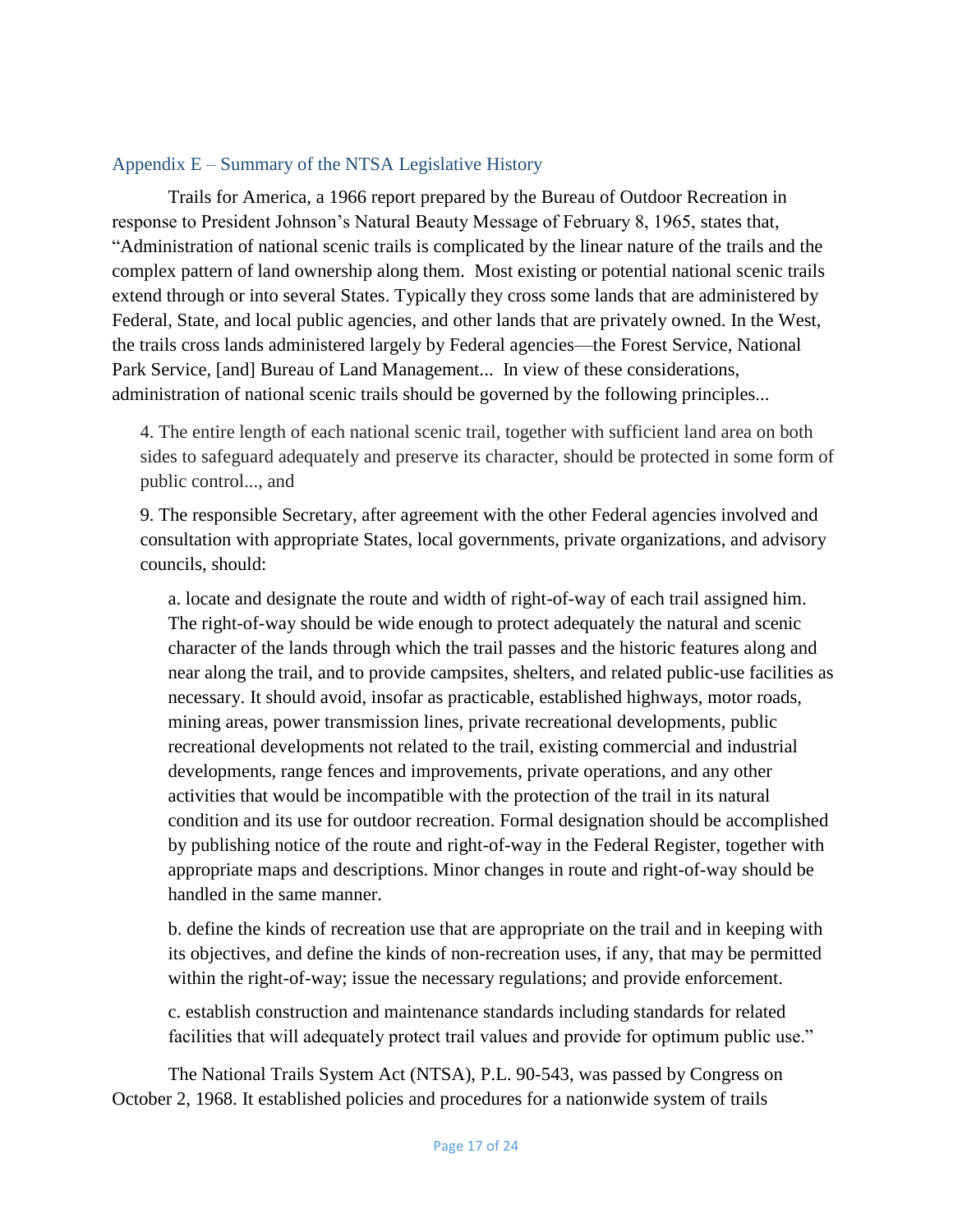including National Scenic Trails. The Appalachian Trail and the Pacific Crest Trail were designated as the nation's first National Scenic Trails. "The Act was intended to insure that longdistance, high-quality trails with substantial recreation and scenic potential were afforded Federal recognition and protection" (S.R. 95-636).

The "Background" for H.R. 12536 states that, "Title V establishes new units of the National Park and National Trail Systems which the committee believes to be essential additions to these national programs. Timely action to preserve portions of our heritage, both historical and natural, within the states and insular areas is needed to assure these resources are not lost through adverse actions by special interest groups" (H.R. 95-1165).

## **Statement of Policy** – Sec. 2 (16 U.S.C. 1241(a))

"In order to provide for the ever-increasing outdoor recreation needs of an expanding population and in order to promote the preservation of, public access to, travel within, and enjoyment and appreciation of the open-air, outdoor areas and historic resources of the Nation, trails should be established...within scenic areas and along historic travel routes of the Nation which are often more remotely located."

# **National Trails System** – Sec. 3 (16 U.S.C. 1242(a)(2)) –

"National scenic trails, established as provided in section 5 of this Act, which will be extended trails **so located** (*emphasis added*) as to provide for maximum outdoor recreation potential and for the conservation and enjoyment of the nationally significant scenic, historic, natural, or cultural qualities of the areas through which such trails may pass. National scenic trails may be located so as to represent desert, marsh, grassland, mountain, canyon, river, forest, and other areas, as well as landforms which exhibit significant characteristics of the physiographic regions of the Nation."

# **National Scenic and Historic Trails** –

NTSA Sec. 5(a) (16 U.S.C. 1244(5)(a)) – National scenic and national historic trails shall be authorized and designated only by Act of Congress. There are hereby established [and designated] the following National Scenic and National Historic Trails...

"(26) Pacific Northwest National Scenic Trail -- (A) IN GENERAL - The Pacific Northwest National Scenic Trail, a trail of approximately 1,200 miles, extending from the Continental Divide in Glacier National Park, Montana, to the Pacific Ocean Coast in Olympic National Park, Washington, following the route depicted on the map entitled `Pacific Northwest National Scenic Trail: Proposed Trail', numbered T12/80,000, and dated February 2008 (referred to in this paragraph as the `map'). (B) AVAILABILITY OF MAP - The map shall be on file and available for public inspection in the appropriate offices of the Forest Service. (C) ADMINISTRATION - The Pacific Northwest National Scenic Trail shall be administered by the Secretary of Agriculture. (D) LAND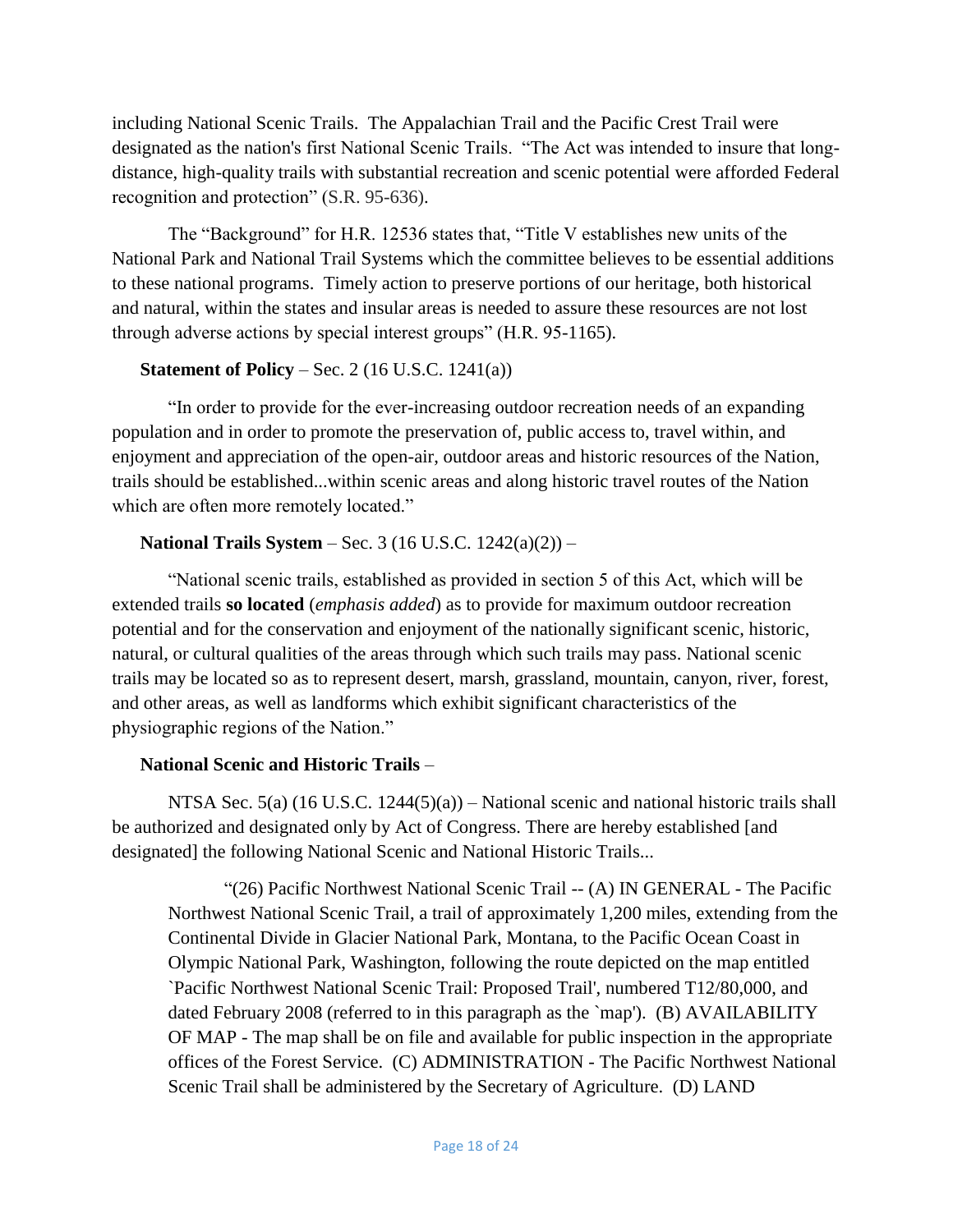ACQUISITION - The United States shall not acquire for the Pacific Northwest National Scenic Trail any land or interest in land outside the exterior boundary of any federallymanaged area without the consent of the owner of the land or interest in land."

NTSA sec. 5(e)  $(16 \text{ U.S.C. } 1244(e)) -$  "(e) Within two complete fiscal years of the date of enactment of legislation designating a national scenic trail, except for the Continental Divide National Scenic Trail and the North Country National Scenic Trail, as part of the system, and within two complete fiscal years of the date of enactment of this subsection for the Pacific Crest and Appalachian Trails, the responsible Secretary shall, after full consultation with affected Federal land managing agencies, the Governors of the affected States, the relevant advisory council established pursuant to section 5(d), and the Appalachian Trail Conference in the case of the Appalachian Trail, submit to the Committee on Interior and Insular Affairs of the House of Representatives and the Committee on Energy and Natural Resources of the Senate, a comprehensive plan for the acquisition, management, development, and use of the trail, including but not limited to, the following items:

(1) specific objectives and practices to be observed in the management of the trail, including the identification of all significant natural, historical, and cultural resources to be preserved (along with high potential historic sites and high potential route segments in the case of national historic trails), details of any anticipated cooperative agreements to be consummated with other entities, and an identified carrying capacity of the trail and a plan for its implementation;

(2) an acquisition or protection plan, by fiscal year for all lands to be acquired by fee title or lesser interest, along with detailed explanation of anticipated necessary cooperative agreements for any lands not to be acquired; and

(3) general and site-specific development plans including anticipated costs."

#### **Administration and Development** – Sec. 7 (16 U.S.C. 1246) –

The Secretary of Agriculture is charged with the overall administration of the PNNST. Pursuant to Section 5(a), the PNNST was authorized and designated on November 10, 1978. Section 7(a)(2) states that the, "...Secretary shall select the rights-of-way for national scenic and national historic trails and shall publish notice thereof of the availability of appropriate maps or descriptions in the Federal Register; Provided, That in selecting the rights-of-way full consideration shall be given to minimizing the adverse effects upon the adjacent landowner or user and his operation. Development and management of each segment of the National Trails System [i.e., National Recreation Trails, National Scenic Trails, National Historic Trails, and Connecting and Side Trails] shall be designed to harmonize with and complement any established multiple-use plans for the specific area in order to insure continued maximum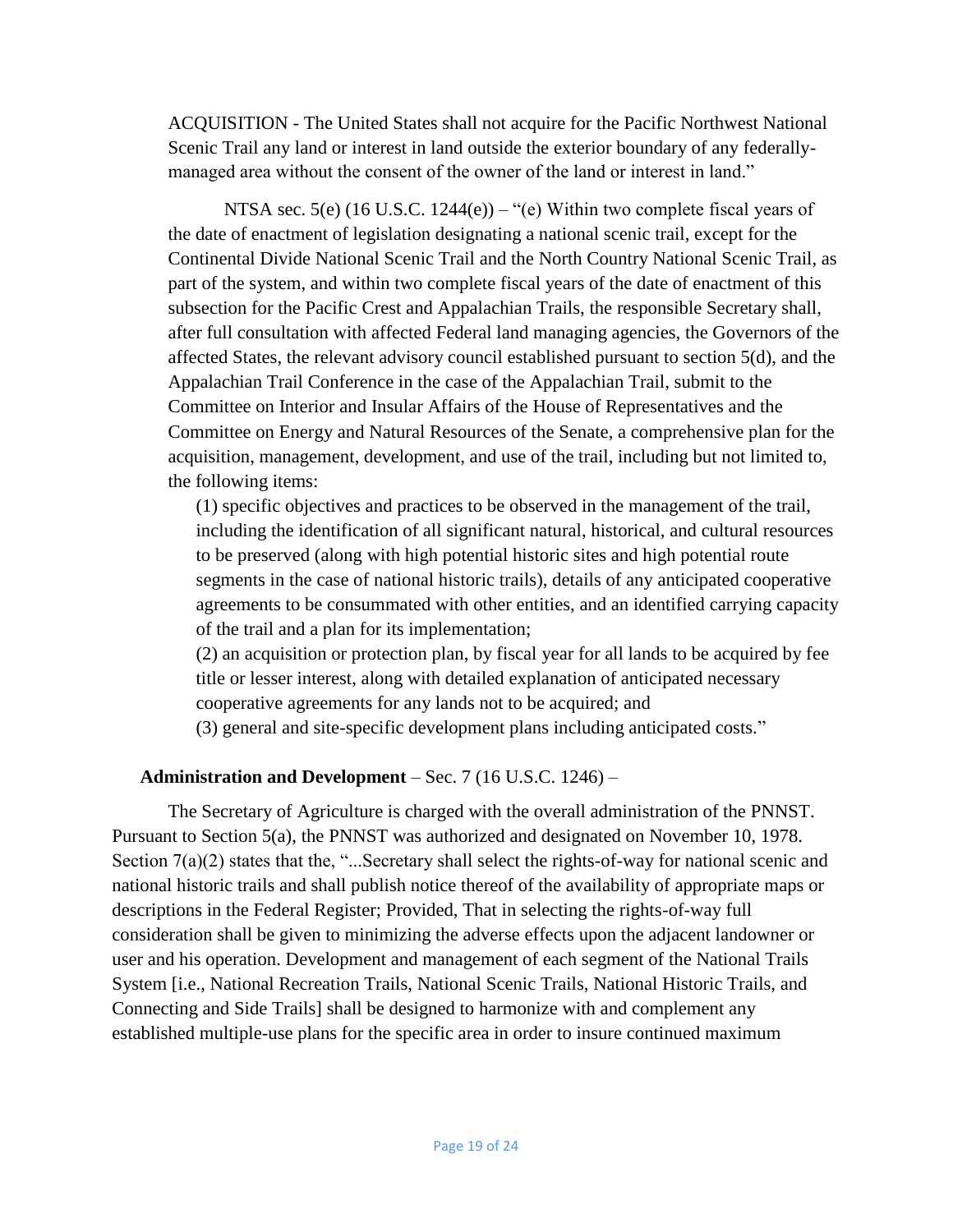benefits from the land....<sup>4</sup>" The legislative requirement for the Secretary of Agriculture to take action and select the PNNST rights-of-way should be addressed by establishing PNNST Management Area corridors in Land Management Plans (FSM 2353.44b); the requirement should be met on BLM public lands by establishing National Trail Management Corridors (NTMC) in Resource Management Plans. The establishment of PNNST MAs and NTMCs could facilitate PNNST comprehensive planning (16 U.S.C. 1244(f)), selecting and publishing the PNNST rights-of-way in the Federal Register (16 U.S.C. 1246(a)(2)), and meet attached NEPA requirements.

NTSA Sec. 7(c) (16 U.S.C.1246(c)) – "National scenic or national historic trails may contain campsites, shelters, and

 $\overline{a}$ 

A National Scenic Trail optimum location assessment may find that designing the PNNST rights-of-way corridor to pass through inventoried Primitive and Semi-Primitive Recreation Opportunity Spectrum (ROS) settings would assure continued benefits of the land that best meet the needs of the American people. This would include the recreation and conservation benefits resulting from: (1) locating the National Trail corridor "to provide for maximum outdoor recreation potential and for the conservation and enjoyment of the nationally significant scenic, historic, natural, or cultural qualities of the areas..." (16 U.S.C.  $1242(a)(2)$ ; (2) avoiding, to the extent possible, activities along the NST that would be incompatible with the purposes of the PNNST for which it was established  $(16$  U.S.C.  $1246(c)$ ; and (3) contributing to achieving outdoor recreation, watershed, and wildlife and fish multiple-use benefits *(*16 U.S.C. 528)*.*

related-public-use facilities. Other uses along the trail, which will not substantially interfere with the nature and purposes of the trail, may be permitted by the Secretary charged with the administration of the trail. Reasonable efforts shall be made to provide sufficient access opportunities to such trails and, to the extent practicable, efforts be made to avoid activities incompatible with the purposes for which such trails were established. The use of motorized vehicles by the general public along any National Scenic Trail shall be prohibited.... Other uses include recreational and resource uses that may be incompatible with the nature and purposes for which the PNNST was established and designated...."

NTSA Sec. 7(j) (16 U.S.C. 1246(j)). This section does not modify the nature and purposes for which the PNNST was established and created. It describes that, "the provisions of this subsection shall not supersede any other provisions of this Act or other Federal laws, or any State or local laws."

<sup>4</sup> The BLM in MS-6280 describes that, "For all National Trails, the National Trail Management Corridor alternatives should consider…(d) opportunities to harmonize with and complement any established multiple-use plans for that specific area in order to insure continued maximum benefits from the land, while minimizing conflict." (Chapter 4.2(D))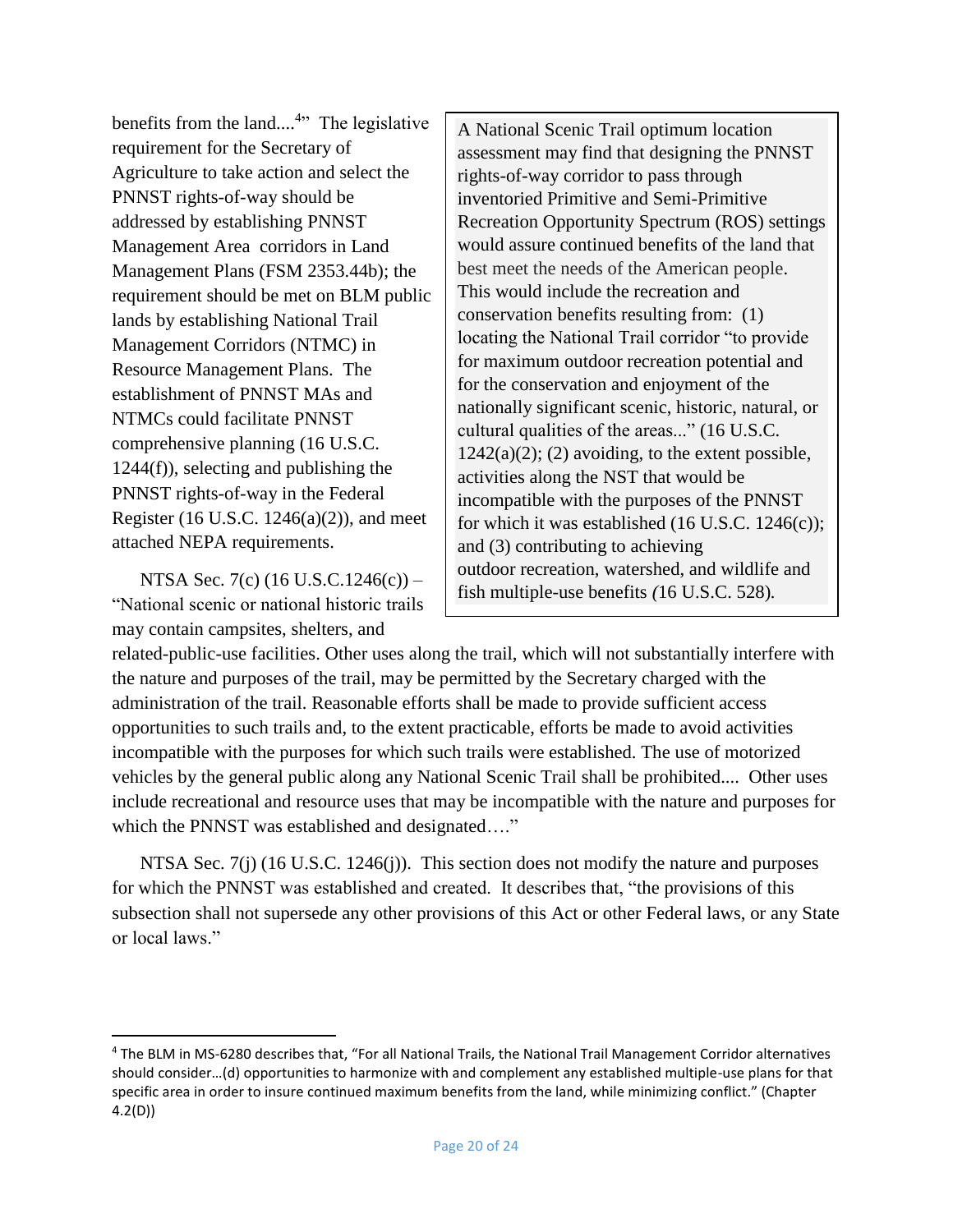NTSA Sec. 7(k) (16 U.S.C. 1246(k)). "For the conservation purpose of preserving or enhancing the recreational, scenic, natural, or historical values of components of the national trails system, and environs thereof as determined by the appropriate Secretary, landowners are authorized to donate or otherwise convey qualified real property interests to qualified organizations consistent with section 170(h)(3) of the Internal Revenue Code of 1954, including, but not limited to, right-of-way, open space, scenic, or conservation easements...."

NTSA Sec. 7(i) (16 U.S.C. 1246(i). The appropriate Secretary...may issue regulations, which may be revised from time to time, governing the use, protection, management, development, and administration of trails of the national trails system. In order to maintain good conduct on and along the trails located within federally administered areas and to provide for the proper government and protection of such trails, the Secretary of the Interior and the Secretary of Agriculture shall prescribe and publish such uniform regulations as they deem necessary….

#### **Departmental and Congressional Considerations**

*Office of the Secretary, 1967:* The Departmental Recommendation discusses National Scenic Trails. "National scenic trails.—A relatively small number of lengthy trails which have natural, scenic, or historic qualities that give them recreation use potential of national significance. Such trails will be several hundred miles long, may have overnight shelters at appropriate intervals, and may interconnect with other major trails to permit the enjoyment of such activities as hiking or horseback riding.... The Secretary of the Interior is authorized to select a right-of-way for, and to provide appropriate marking of, the Appalachian and Potomac Heritage Trails, and the Secretary of Agriculture is authorized to do likewise for the Continental Divide and Pacific Crest Trails. The rights-of-way for the trails will be of sufficient width to protect natural, scenic, and historic features along the trails and to provide needed public use facilities. The rights-of-way will be located to avoid established uses that are incompatible with the protection of a trail in its natural condition and its use for outdoor recreation...."

# *House Report No. 1631, 1968*:

"PURPOSE - The ultimate aim of H.R. 4865, as amended, is to lay the foundation for expanding further the opportunities for the American people to use and enjoy the natural, scenic, historic, and outdoor recreational areas of the Nation. To accomplish this objective, it establishes a national trails system composed of…National scenic trails which will be located in more remote areas having natural, scenic, and historic values of national significance….

BACKGROUND AND NEED - The proposed national trails system is the product of a general study conducted by the Bureau of Outdoor Recreation at the direction of the President. That study, entitled "Trails for America," formed the basis for the recommended legislation. It recognizes the value of providing simple trails to meet a multitude of outdoor recreation uses and recommended the immediate authorization of the Appalachian Trail as the initial national scenic trail. It also suggested that the Pacific Crest Trail, the Potomac Heritage Trail, and the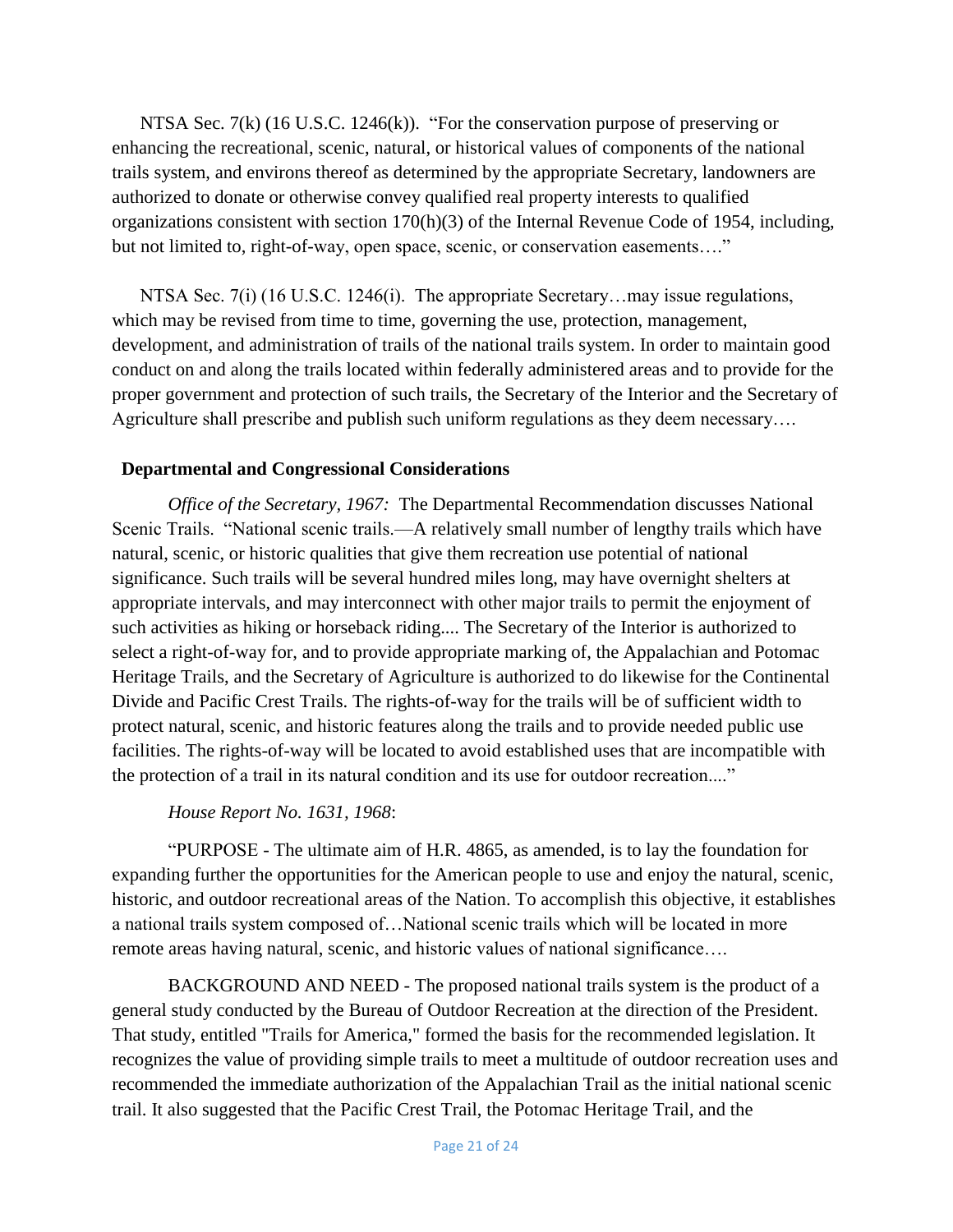Continental Divide Trail should be studied promptly for early consideration for inclusion in the system."

Proposed legislation describes the *s*election of Routes for National Scenic Trails – "The Secretary…shall select the rights-of-way.... Such rights-of-way shall be (1) of sufficient width and so located to provide the maximum retention of natural conditions, scenic and historic features, and primitive character of the trail area, to provide campsites, shelters, and related public-use facilities, and to provide reasonable public access; and (2) located to avoid, insofar as practicable, established highways, motor roads, mining areas, power transmission lines, existing commercial and industrial developments, range fences and improvements, private operations, and any other activities that would be incompatible with the protection of the trail in its natural condition and its use for outdoor recreation...." Congress considered these qualitative requirements for selecting and designing the rights-of-way in HR 4865, but did not enact the specific direction in NTSA Section 7(a). Instead, the enacted legislation inserts in Section 7(a) more conceptual direction for selecting and designing the rights-of-way, including (1) "consideration of minimizing adverse effects" and (2) designing each segment "to harmonize with and complement any established multiple use plans<sup>5</sup>..." (16 U.S.C. 1246(a)(2)). The enacted legislation made other modifications to HR 4865, including (1) changing the definition of a National Scenic Trail to broaden the statement of purpose (16 U.S.C. 1242(a)) and (2) added a requirement to make efforts to avoid activities incompatible with the purpose for which such trails were established (16 U.S.C. 1246(c)). House and Senate Reports are silent on the reasons for these changes.

*House Report 95-734, 1978:* In 1968, Congress enacted the National Trails System Act, and designated the Appalachian Trail as one of the two initial national scenic trails within the system. The act was intended to insure that long-distance, high-quality trails with substantial recreation and scenic potential were afforded Federal recognition and protection… At the time of enactment of the National Trails System Act in 1968, Congress recognized the unique recreational opportunities afforded by extended trails of this type. It was also recognized that changing land uses and increasing pressures for development were a growing threat to maintaining a continuous trail route. The act therefore provided for a Federal responsibility to protect the trail, including the authority to acquire a permanent right-of-way.

S*enate Report No.95-636, 1978:* "The Act was intended to insure that long-distance, high-quality trails with substantial recreation and scenic potential were afforded Federal recognition and protection.... The fourth amendment modifies section 7(g) of the 1968 act to modify the restriction on the use of eminent domain to provide that the secretary may acquire in fee title and lesser interest no more than an average of 125 acres per mile. Experience with the trail has demonstrated that additional authority is needed to insure the acquisition of a corridor

l  $5$  NTSA Section 7(a)(2) is reviewed in the, "Development and Management" section of this paper.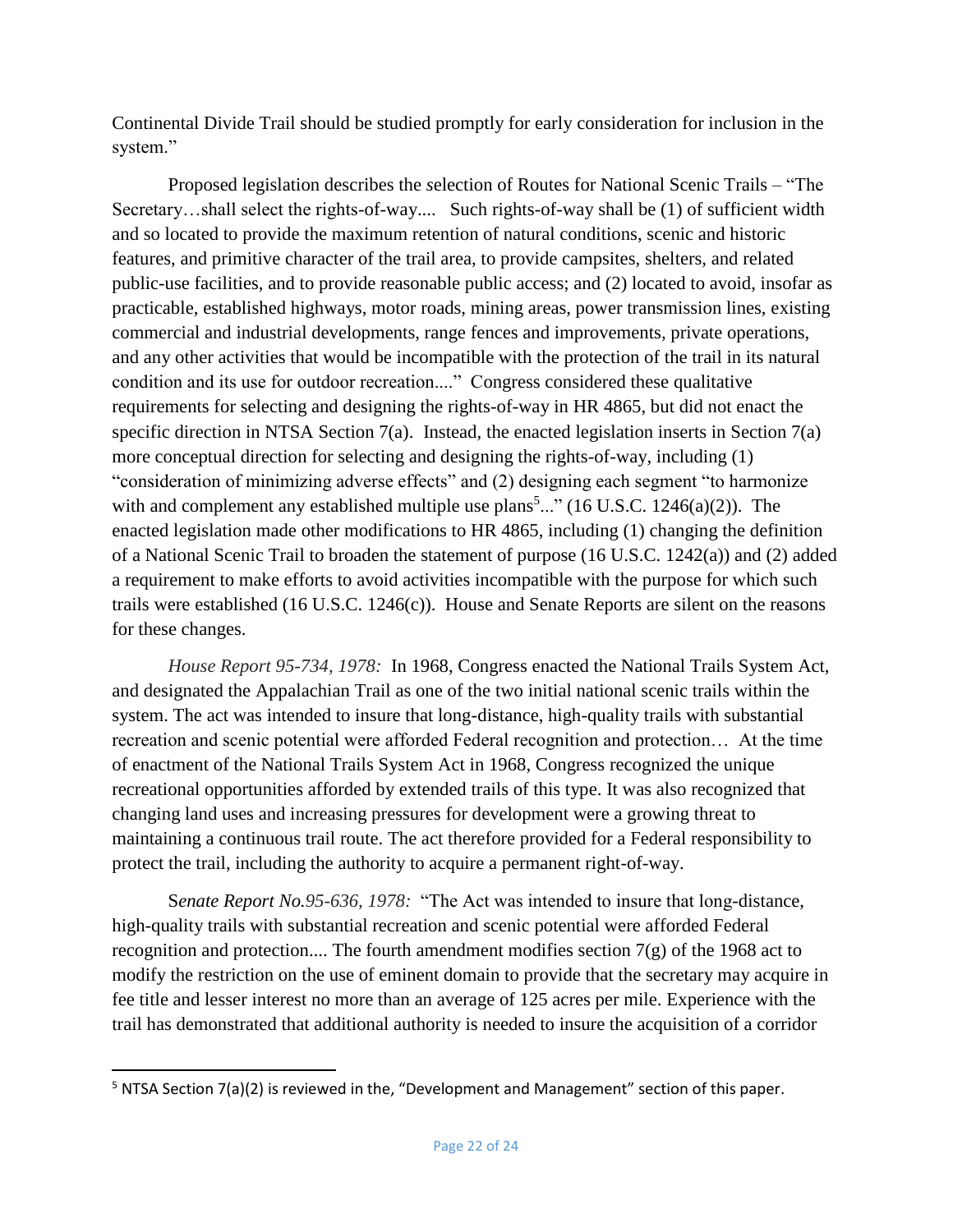wide enough to protect trail values." This amendment to the NTSA was specific to the Appalachian NST, but demonstrates awareness of the need for a National Trail corridor even when eminent domain may be used to secure the necessary land.

*House Report No.95-1165, 1978:* "Title V establishes new units of the National Park and National Trail Systems which the committee believes to be essential additions to these national programs. Timely action to preserve portions of our heritage, both historical and natural, within the states and insular areas is needed to assure these resources are not lost through adverse actions by special interest groups."

*House Report No. 98-28, 1983:* Section 7(j) intent is described in this report, "While the new subsection would permit the appropriate secretaries to allow trail bikes and other off-theroad vehicles on portions of the National Trail System, the Committee wishes to emphasize that this provision gives authority to the secretaries to permit such uses where appropriate, but that it must also be exercised in keeping with those other provisions of the law that require the secretaries to protect the resources themselves and the users of the system. It is intended, for example, that motorized vehicles will not normally be allowed on national scenic or historical trails and will be allowed on recreational trails only at times and places where such use will not create significant on-trail or off-trail environmental damage and will not jeopardize the safety of hikers, equestrians, or other uses or conflict with the primary purposes for which the trail, or the

portion of the trail, were created." This report underscores the importance of understanding the primary purposes for which a National Trail was established.

# **Executive Orders**

Executive Order 13195 – Trails for America in the 21st Century: *"*By the authority vested in me as President by the Constitution and the laws of the United States of America, and in furtherance of purposes of the National Trails System Act of 1968...and to achieve the common goal of better establishing and operating America's national system of trails, it is hereby ordered as follows: Section 1... Federal agencies will, to the extent permitted by law and where practicable ... protect, connect, promote, and assist trails of all types throughout the United States. This will be accomplished by: ... (b)

National Scenic Trail Values – (1) visitor experience opportunities and settings, and (2) the conservation/protection of scenic, natural, historical, and cultural qualities of the corridor. Primitive and Semi-Primitive Non-Motorized ROS settings provide for desired experiences, but only if the allowed nonmotorized activities reflect the purposes for which the National Trail was established. Furthermore, the NTSA goes beyond ROS descriptors requiring the protection of significant resources and qualities along the National Trail corridor. The ROS planning framework, NTSA Comprehensive Plan (Section (5(f)) components, NTSA rights-of-way (Section 7(a)), and E.O. 13195 requirements point to the need for land management plans to map the extent of the corridor and apply to the described corridor appropriate plan components (desired conditions, objectives, standards, guidelines, and suitability of lands) to protect National Trail values (nature and purposes).